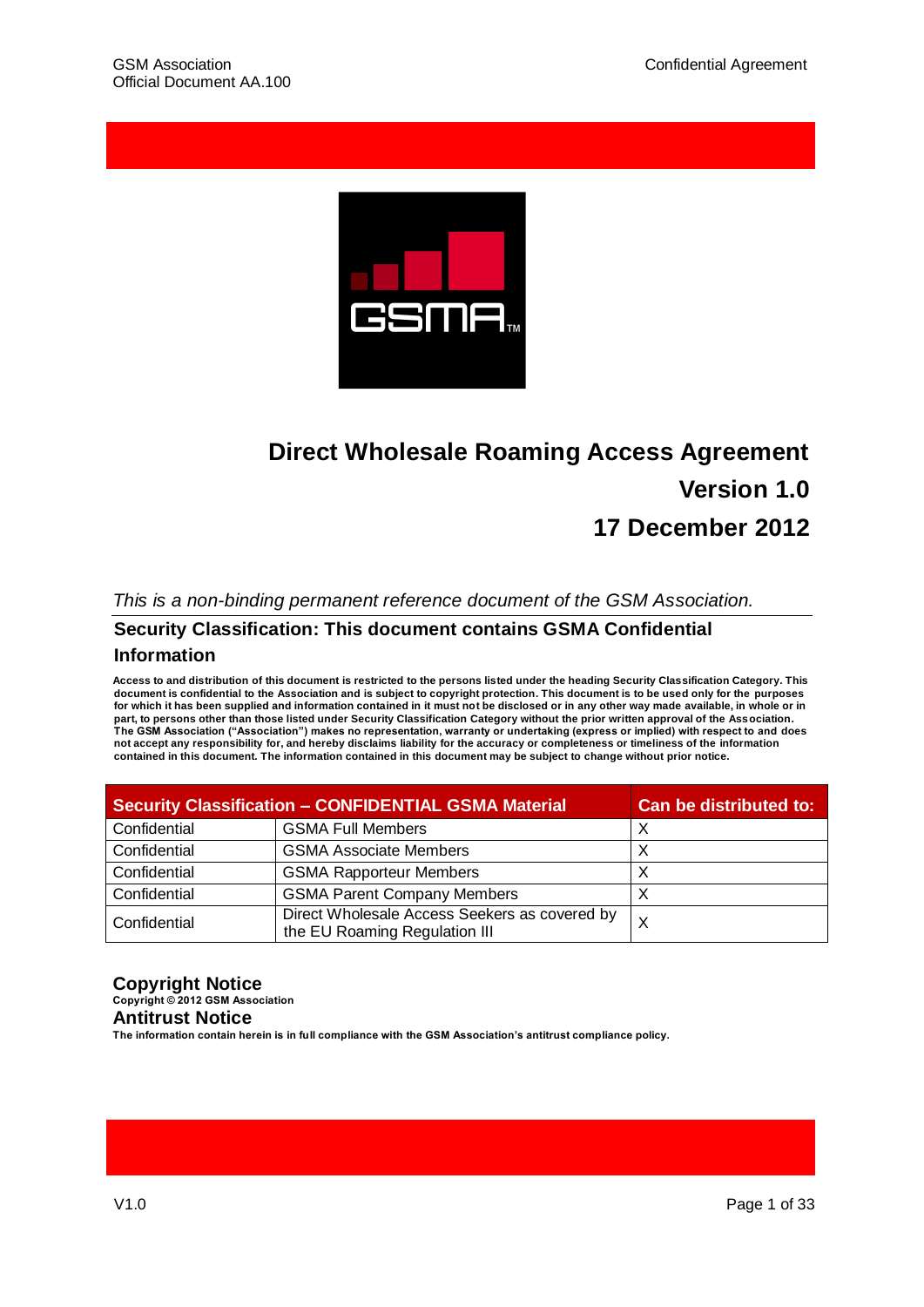# **Direct Wholesale Roaming Access Agreement Between**

### **<Roaming Provider>**,

Having its registered address:

..................................................... (Hereinafter referred to as "A")

And

**<Direct Wholesale Roaming Access Seeker>**, having its registered address:

> ..................................................... (Hereinafter referred to as "B")

> > (Together "The Parties")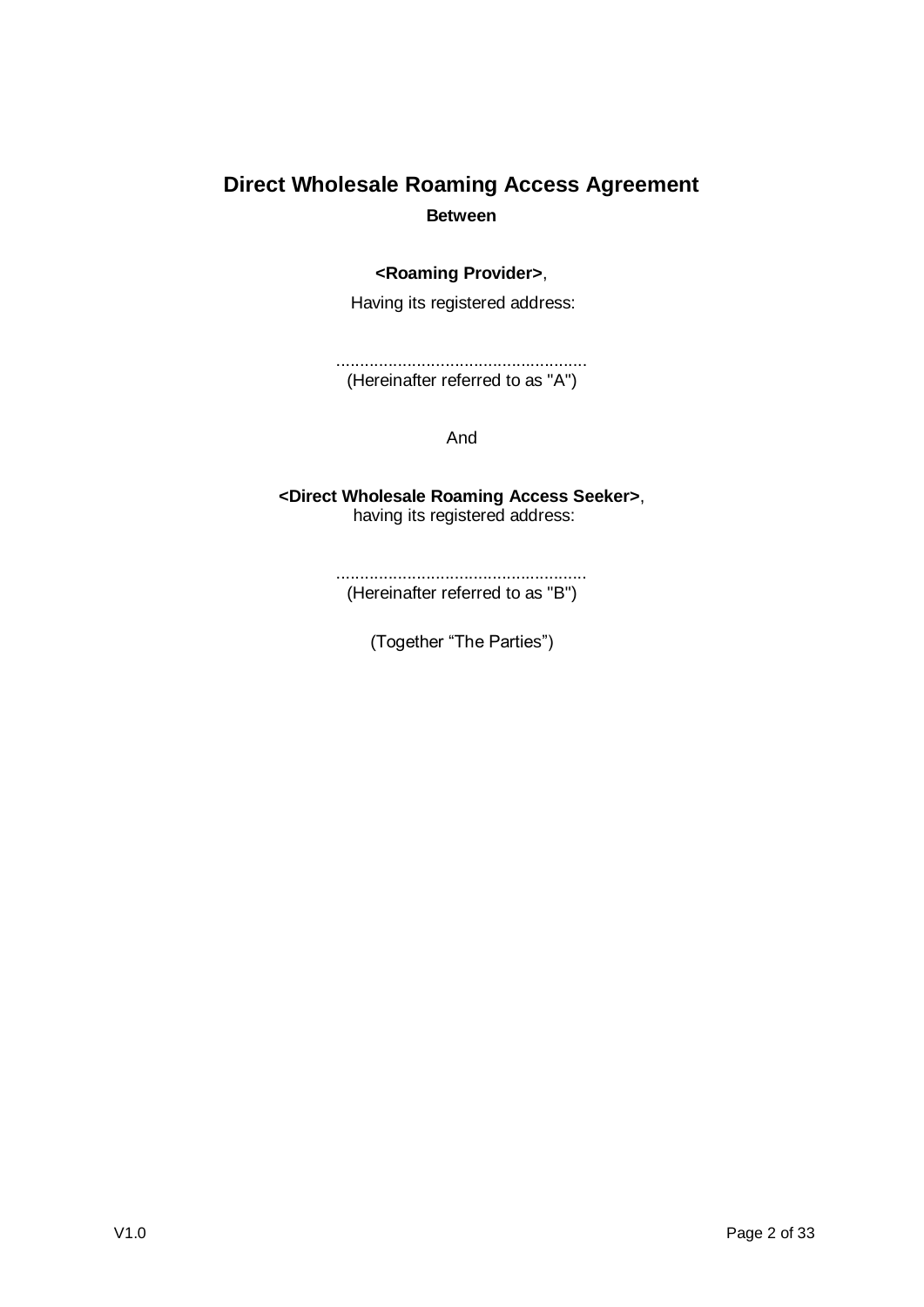## **1 Introduction**

- **1.1** Mobile network operators shall meet all reasonable requests for wholesale roaming access according to Article 3 of the Regulation (EU) 531/2012.
- **1.2** The Parties, subject to Article 3 of the Regulation (EU) 531/2012, shall enter into this unilateral Agreement for International Roaming for the provision by <A> of Services in order to enable Roaming Customers of <B> to gain access to mobile telecommunications services in the geographic areas where <A> operates a PMN.
- **1.3** This Wholesale Roaming Access Agreement contains the following deviations and amendments to the terms set out below: *[NOTE: this Article can be used in order to list deviations. Operators may alternatively directly amend the terms and conditions of this Agreement, or otherwise include deviation into a separate Exhibit attached to this Agreement]*

<<Insert text as needed>> <<Insert text as needed>> <<Insert text as needed>>

- **1.4** The Annexes, including the Overview of the Annex Structure, constitute an integral part of the Agreement. In case of discrepancy between different parts of the Agreement the following order of interpretation shall be applied:
	- 1. the main body of this Agreement; and
	- 2. the Annexes
- **1.5** In case of additional requirements, exceptions and/or contradictions between the Agreement and any Technical Specifications or GSM Association Permanent Reference Documents, the provisions of the Agreement shall prevail.
- **1.6** Subject to applicable laws, the Parties agree to be bound by GSMA Permanent Reference documents relevant to International Roaming for example but not limited to:
	- 1. GSMA PRDs related to Quality of Service;
	- 2. GSMA PRDs related to Fraud Detection; and

3. GSMA PRDs relating to Billing between the Parties including Invoicing and Settlement.

## **2 Starting Date**

**2.1** The actual commercial starting date for Direct Wholesale Roaming Access shall be the date as agreed by both Parties in written form after successful completion of all necessary network and billing test procedures**.**

## **3 Definitions**

For the purpose of the Agreement the following terms shall have the meanings set forth in their respective definitions below, unless a different meaning is called for in the context of another provision in the Agreement:

3.1. "**Affiliated Company**" of a Party means any other legal entity:

1. directly or indirectly owning or controlling the Party, or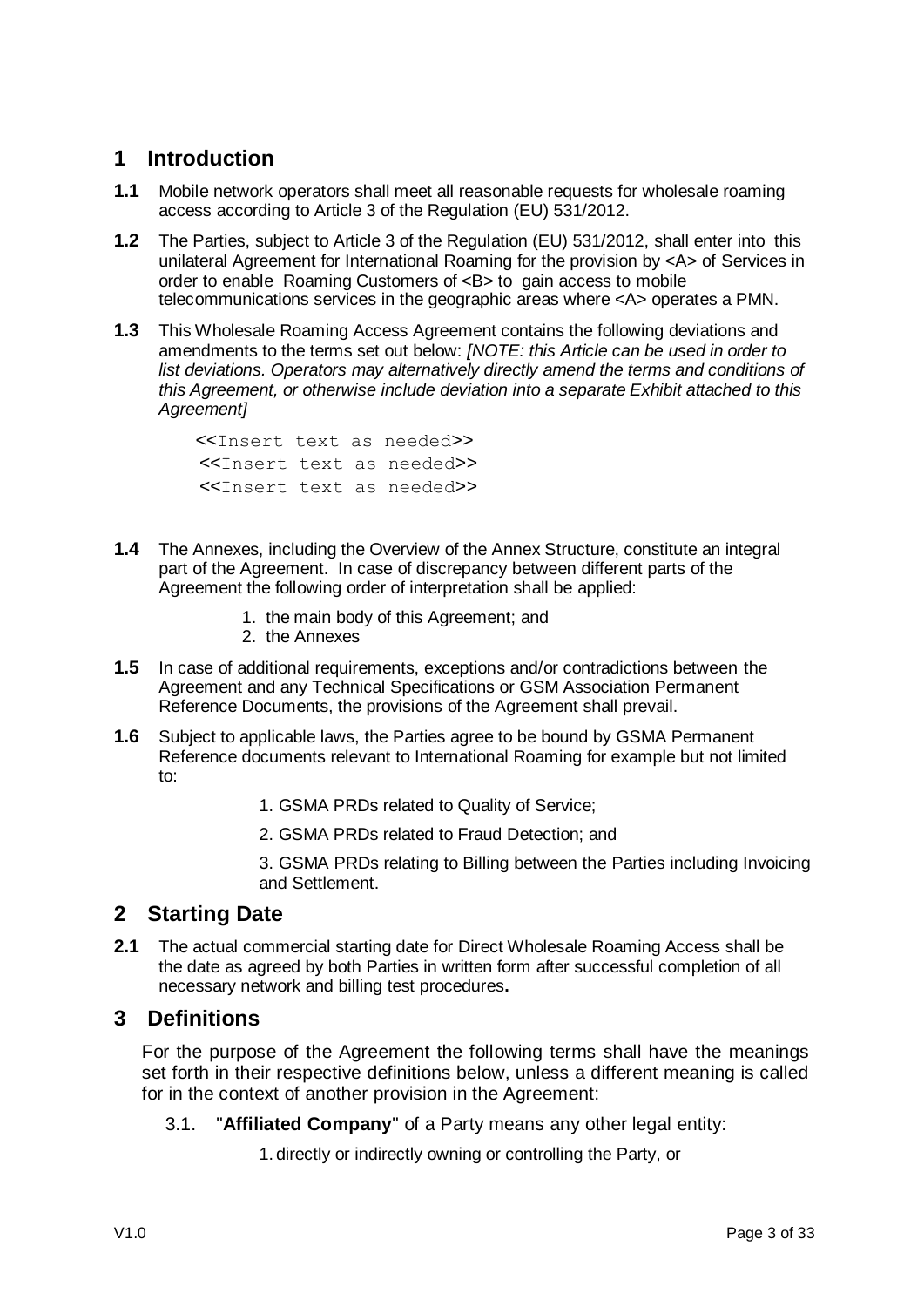- 2. under the direct or indirect ownership or control of the same legal entity directly or indirectly owning or controlling the Party, or
- 3. directly or indirectly owned or controlled by the Party,

for so long as such ownership or control lasts.

Ownership or control shall exist through the direct or indirect ownership of more than 50 % of the nominal value of the issued equity share capital or of more than 50 % of the shares entitling the holders to vote for the election of directors or persons performing similar functions.

- 3.2. "**Agreement**" shall mean this Wholesale Roaming Access Agreement together with the Annexes attached hereto.
- 3.3. "**Date of the Agreement**" shall mean the date as of which both Parties have signed the Agreement by their duly authorized representatives.
- 3.4. "**Direct Wholesale Roaming Access'** means the making available of facilities and/or services by a mobile network operator to another undertaking, under EU Roaming Regulation III defined conditions, for the purpose of that other undertaking providing **regulated roaming services** to roaming customers;
- 3.5. "**GSM Association Permanent Reference Documents**" means a document noted as such by the PSMC to the General Assembly and listed as such by Headquarters on the list of Permanent Reference Documents.
- 3.6. "**International Roaming**" or "**IR**" shall mean the provision of Services by <A> in respect of which access is granted by Roaming Customers of <B> through <A>"s PMN.
- 3.7. "**Public Mobile Network**" or "**PMN**" shall mean a network that complies with the definition of a GSM network as set out in the Articles of Association of the GSM Association (AA.16).1
- 3.8. "**Roaming Customer**" shall mean a person or entity with a valid legal relationship with <B> using a GSM SIM (Subscriber Identity Module) and/or a GSM USIM (Universal Subscriber Identity Module) for use by that person or entity of the Services while roaming on <A>"s PMN in accordance with the terms and conditions of this Agreement.

-

<sup>&</sup>lt;sup>1</sup> Please note that in AA16 GSM network refers to the family of GSM mobile communications systems and future evolutions thereof, e.g. GSM, DCS, PCS, UMTS or its equivalent.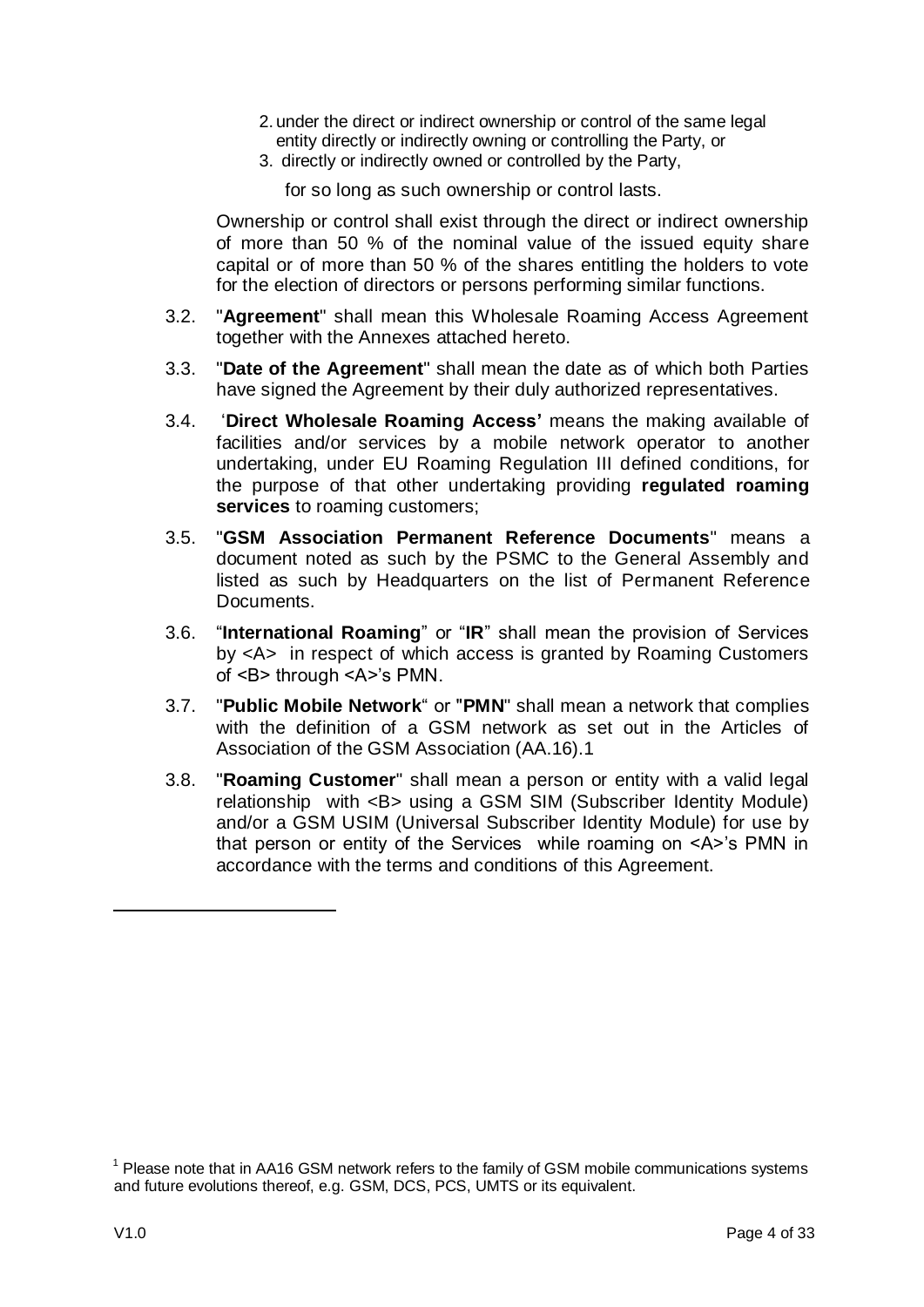- 3.9. "**Services**" shall mean the services for as specified by <A> in Annex 8 as the same may be amended from time to time by <A>.
- 3.10. "**Session**" shall mean the time between PDP Context Activation until PDP Context deactivation.
- 3.11. "**TAP**" shall mean Transferred Account Procedure as defined and described in GSM Association Permanent Reference Documents.
- 3.12. "**Technical Specifications**" shall mean the technical specifications defined and adopted by 3GPP (Third Generation Partnership Project), including the ETSI technical specifications defined and adopted by 3GPP.

### **4 Annexes**

**4.1** The Annexes are divided as set out in the Overview of the Annex Structure.

### **5 Scope of the Agreement**

- <span id="page-4-5"></span><span id="page-4-4"></span><span id="page-4-3"></span><span id="page-4-2"></span>**5.1** In respect of and subject to their licenses or rights and other national binding regulations to establish and operate Public Mobile Networks, the Parties to the Agreement agree, subject to *Article* [5.2,](#page-4-0) to establish IR in accordance with:
	- 1. relevant Technical Specifications;
	- 2. all binding GSM Association Permanent Reference Documents; and
	- 3. those non-binding GSM Association Permanent Reference Documents which are agreed by the Parties and specifically set out in the Annexes;

including in each case all the commercial aspects, as defined in the Agreement, including the Annexes hereto.

<span id="page-4-0"></span>**5.2** Additional requirements and exceptions to the Technical Specifications and GSM Association Permanent Reference Documents, as agreed between the Parties, are detailed in the Agreement and/or Annexes to the Agreement.

## <span id="page-4-1"></span>**6 Implementation of the Network and Services**

- **6.1** The Services provided by <A> are defined in Annex 8 as may be amended from time to time by <A>. In addition:
	- 1. the Services shall only be made available to individual Roaming Customers having valid legal relationships with <B>;
	- 2. The availability of Services may depend on the availability of appropriate functionality; and
	- 3. Roaming Customers, during roaming, shall experience conditions of service that do not differ substantially from those provided to other  $<$ B $>$ s of  $<$ A $>$ .
	- 4. Services are provided based on the precondition that Roaming Customers are expected to have a usage pattern that does not differ substantially from other EU roaming customers on A's network.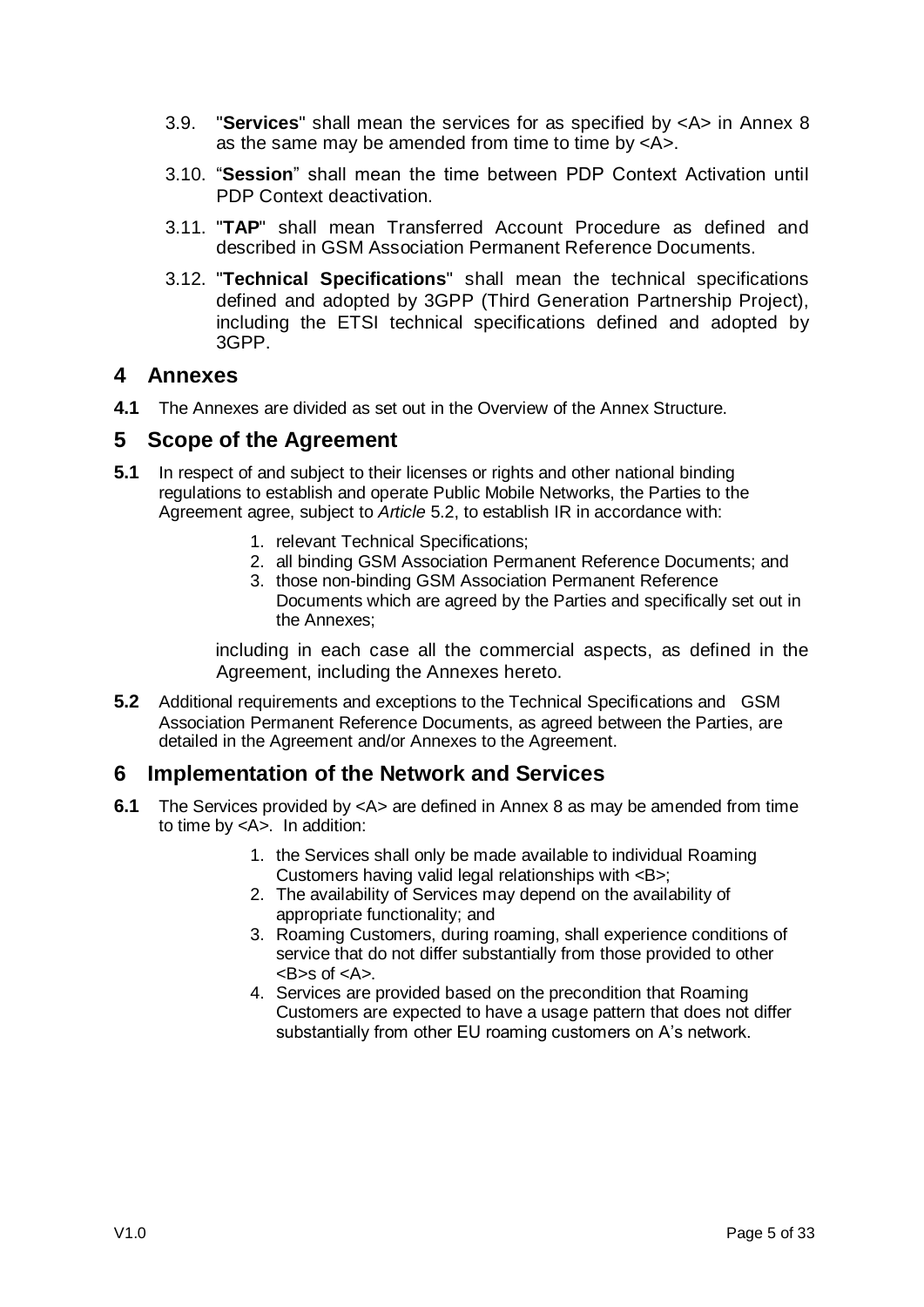## **7 Management of Modifications to the Services**

- **7.1** Following notice of change served by <A> to implement new Services or changes to any existing Services in accordance with Article 17.2 both Parties shall discuss the impact of any such change for Roaming Customers (including Roaming Customers access to these Services). including without limitation, in relation to:
	- 1. network and billing test procedures as set out in the Technical Specifications and the GSM Association Permanent Reference Documents, as requested by either Party;
	- 2. administrative activities; and
	- 3. the targeted starting date for the changed services.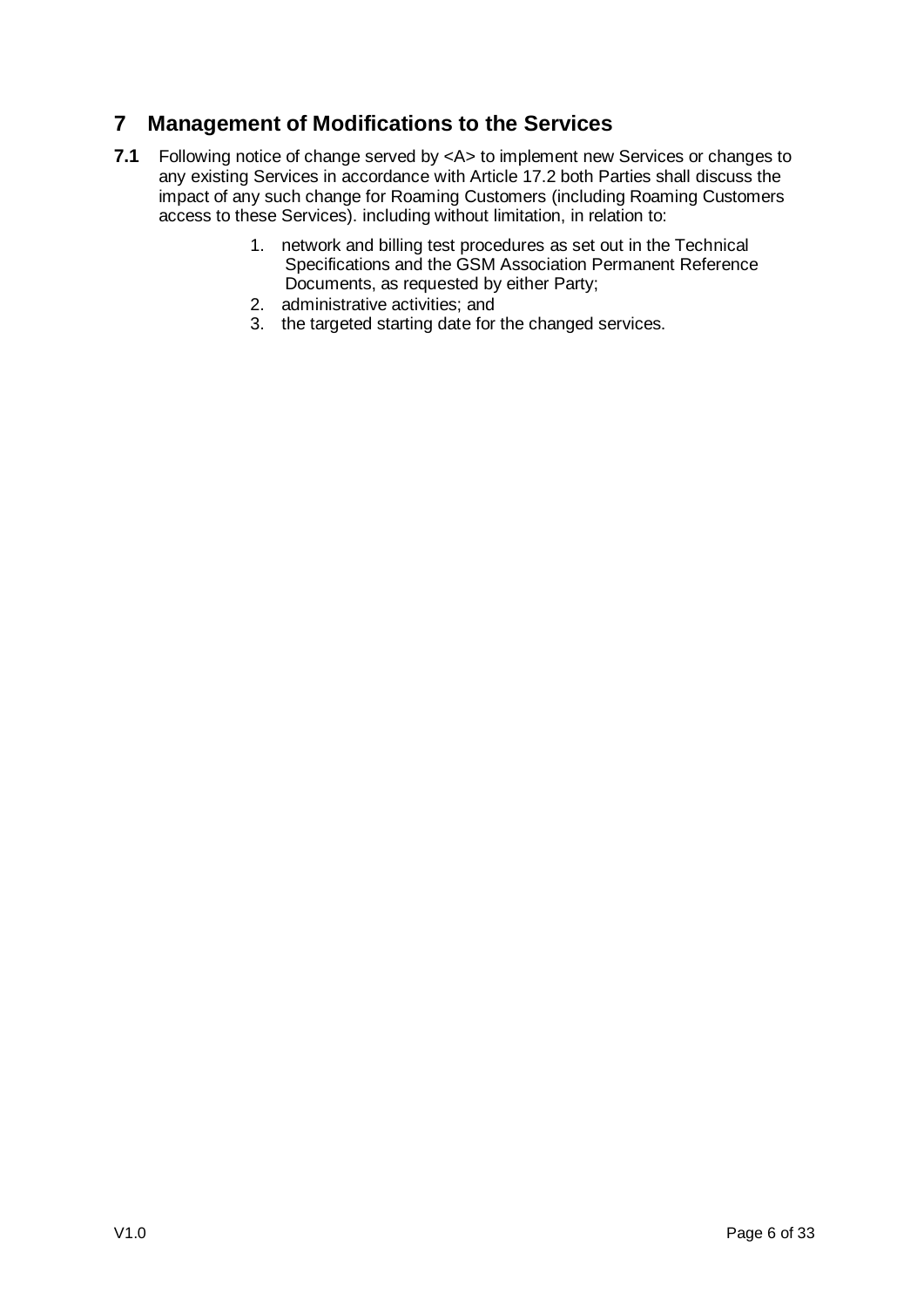## **8 Forecasting**

**8.1** The roaming provider is entitled to ask the Direct Wholesale Access Seeker, prior to the launch, a forecast of all voice, SMS and data traffic for the coming 12 months after commercial launch and annually thereafter.

## **9 Charging, Billing & Accounting**

- **9.1** The roaming provider is entitled to ask the Direct Wholesale Access Seeker, prior to the commercial launch, to provide a bank guarantee based on the traffic forecast for the coming twelve months. If traffic volumes change the roaming provider may request the bank guarantee to be changed accordingly.
- **9.2** When a Roaming Customer uses the Services made available hereunder by <A>, <B> shall be responsible for payment of charges for the said Services so used in accordance with the tariff of <A>.
- **9.3** However, <B> shall not be liable for the payment of charges for chargeable Services provided by <A>without Subscriber Identity Authentication as defined in GSM Association Permanent Reference Documents, except to the extent that <B> actually recovers all charges due in relation to the Roaming Customer. In the case of reauthentication malfunction, procedures are further detailed in Annex 3**.**

## **10 Implementation of TAP**

**10.1** The Parties shall implement TAP according to the GSM Association Permanent Reference Documents and the provisions set out in the Annex 3.1.

## **11 Billing and Accounting**

**11.1** The Parties shall implement billing and accounting according to the GSM Association Permanent Reference Documents and the provisions set out in Annex 3.2.

## **12 Customer Care**

**12.1** The responsibilities of each Party concerning Customer Care are described in Annex 4.

## <span id="page-6-0"></span>**13 Confidentiality**

**13.1 13.1** The Parties agree that all aspects of the contents of the Agreement shall be treated as Information (as defined below) and no information in respect to the content of the Agreement shall be disclosed without the prior written consent of the Parties except as reasonably necessary to implement the Agreement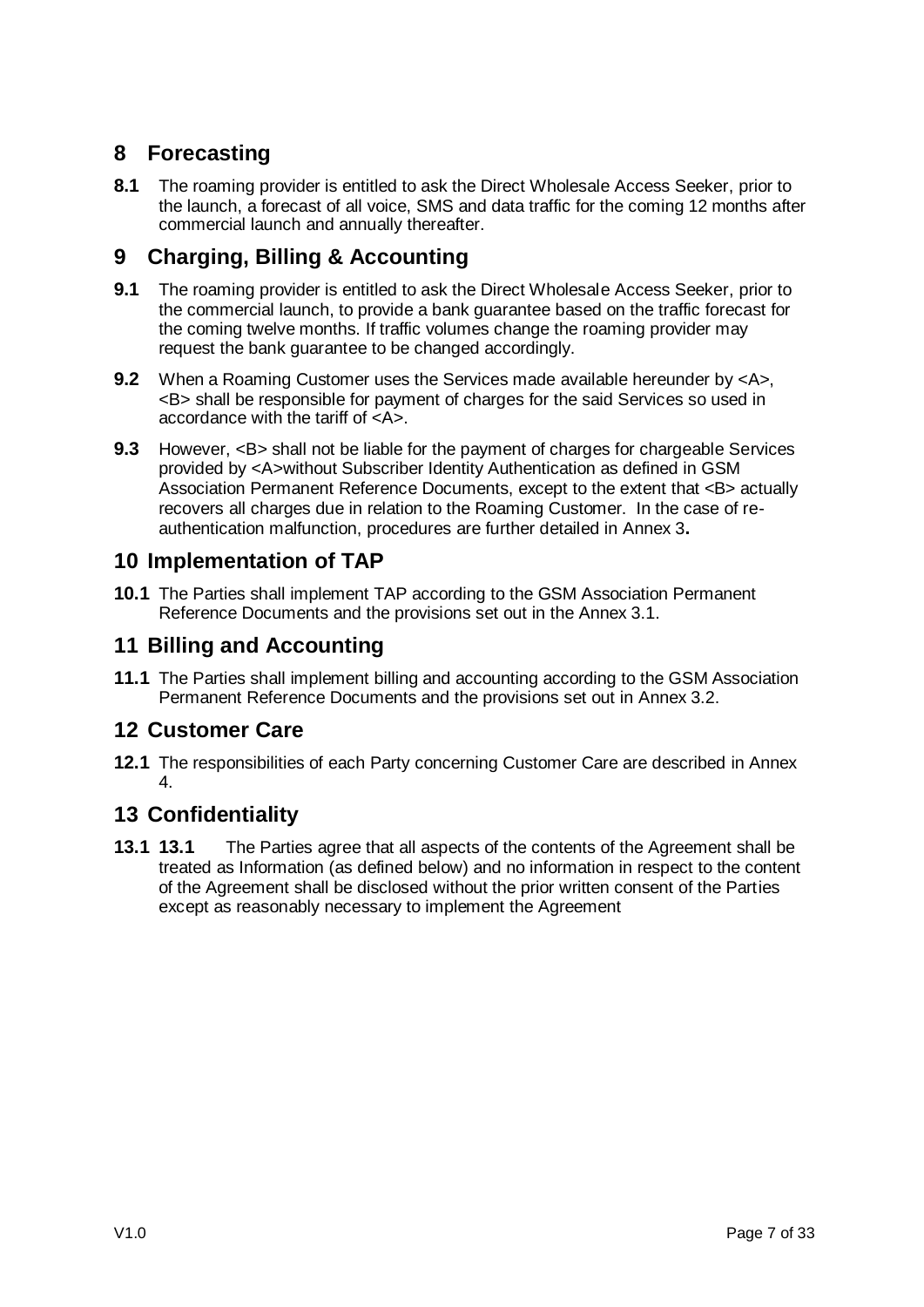- **13.2** In addition to Article 13.1 hereof, the Parties hereby agree to treat all information exchanged between them (hereinafter referred to as "Information") as confidential and agree not to disclose such Information in any manner whatsoever, in whole or in part except as provided in this Article 13. The Parties shall not use any Information other than in connection with the discussions between them and any transactions resulting therefrom, or for the provision of the Services as contemplated herein. The Parties are also entitled to disclose Information to third parties in the context of a possible bona fide acquisition or sale of its operations in support of reasonably related due diligence activities in respect thereof, or for the borrowing of funds or obtaining of insurance, in which case any third parties (including lenders or insurance companies) involved in such activities shall be obliged to enter into confidentiality agreements which have the equivalent content as this Article [133](#page-6-0) before receiving the Information. In addition to the foregoing, the Parties shall also be entitled to share information with Affiliated Companies, directors, agents, professional advisers, contractors, employees or resellers on a need to know basis provided that such Affiliated Companies, agents, contractors, employees or resellers have entered into confidentiality agreements in a form substantially equivalent to and on terms and conditions no less stringent than the terms and conditions set out in this Article [133](#page-6-0). Subject to Article [13.3](#page-7-0) hereof, each Party shall be liable in accordance with Article [16](#page-8-0) (subject to Article [13.3](#page-7-0) hereof) toward the other Party(ies) in respect of any unauthorized disclosure of Information made by any other authorized recipients.
- <span id="page-7-0"></span>**13.3** Notwithstanding Article [16](#page-8-0) each Party shall be liable under this Agreement to the other Party in respect of any proven damage or loss to the other Party caused by its unauthorised use or disclosure of such information only up to the sum of five hundred thousand (500,000) SDR.
- **13.4** Notwithstanding Article 13.1 above, Information and the contents of this Agreement may be transmitted to governmental, judicial or regulatory authorities, as may be required by any governmental, judicial or regulatory authority.
- **13.5** For the purposes of the Agreement, Information and the contents of this Agreement shall not be considered to be confidential if such Information is:
	- 1. in or passed into the public domain other than by breach of this Article; or
	- 2. known to a receiving Party prior to the disclosure by a disclosing Party; or
	- 3. disclosed to a receiving Party without restriction by a third party having the full right to disclose; or
	- 4. independently developed by a receiving Party to whom no disclosure of confidential Information relevant to such Information has been made.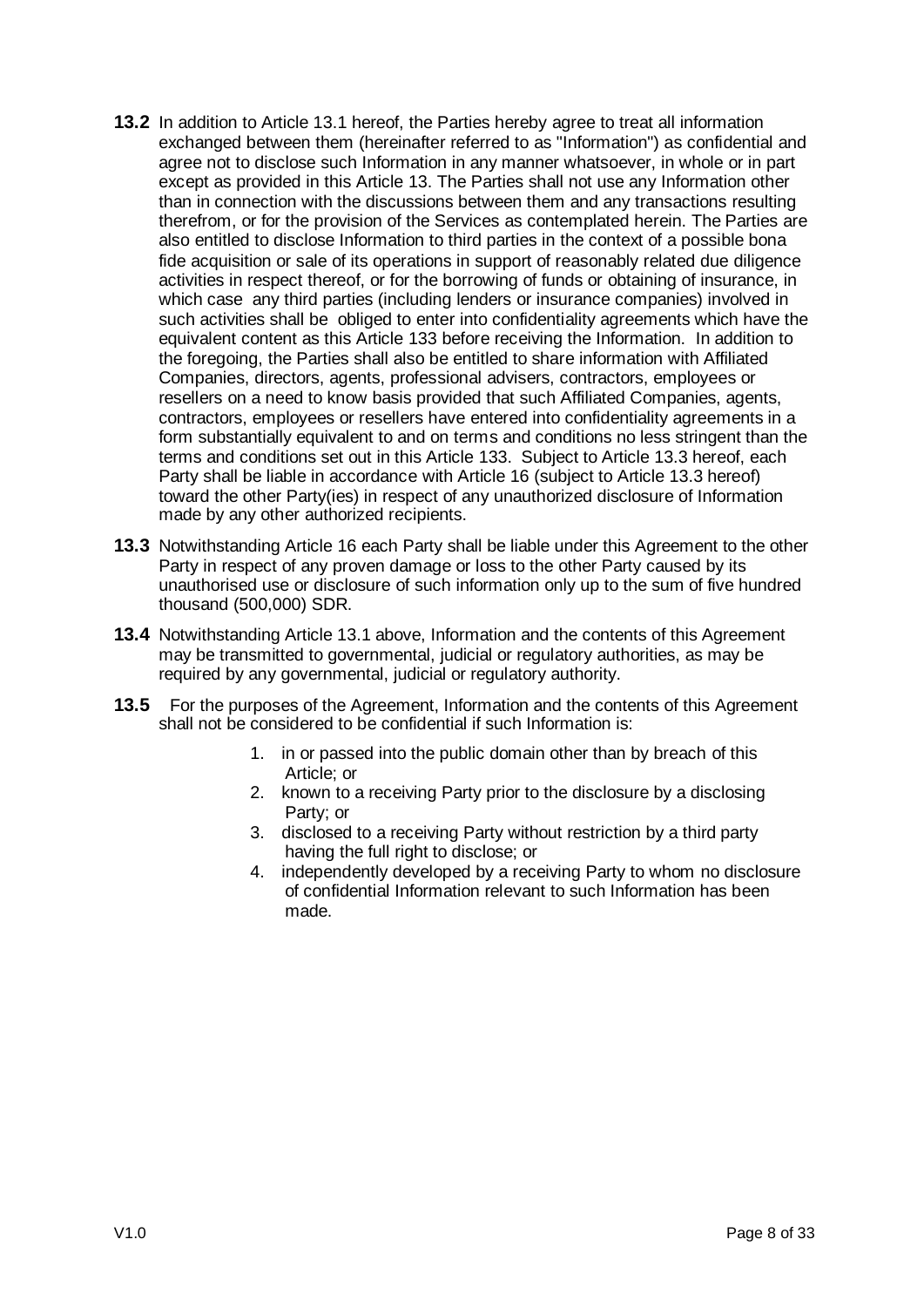- **13.6** Each Party agrees that in the event of a breach or threatened breach of Article 13, the harm suffered by the other Party would not be compensable by monetary damages alone and, accordingly, in addition to other available legal or equitable remedies, the other Party shall be entitled to apply for an injunction or specific performance with respect to such breach or threatened breach, without proof of actual damages (and without the requirement of posting a bond or other security) and each Party agrees not to plead sufficiency of damages as a defence.
- **13.7** Article 13 shall survive the termination of the Agreement for a period of ten (10) years but shall not in any way limit or restrict a disclosing Party's use of its own confidential Information.

## **14 Data Privacy**

- **14.1** Each Party"s obligations hereunder to transfer information to the other Party shall not apply to the extent that a Party is prohibited from doing so by the regulations and laws of its own country applicable to IR and/or data protection.
- **14.2** Party B shall inform its customers that during roaming, the storage, treatment and transfer of their personal data may be subject to regulation different from the regulation in their own country.
- **14.3** The Parties confirm that they shall comply with the Data Privacy Regulations/Laws applicable in their respective countries**.**

### **15 Fraud Prevention**

**15.1** The Parties shall comply with the procedures and provisions concerning fraudulent or unauthorised use by Roaming Customers set out in the GSM Association Permanent Reference Documents and in Annex 6**.**

## <span id="page-8-0"></span>**16 Liability of the Parties**

- <span id="page-8-1"></span>**16.1** Neither Party shall be liable to the other Party under or in connection with the Agreement except**:**
	- 1. in respect of charges to be paid to <A> pursuant to Article 8;
	- 2. to the extent of its negligence where such negligence results in proven damages or loss to the other Party, in which event the liability of the negligent Party shall be limited to and shall in no event exceed two hundred and fifty thousand (250,000) SDR in respect of any one incident or series of incidents arising from the same cause;
	- 3. in respect of charges arising from non-compliance with binding GSM Association Permanent Reference Documents pursuant to Article 14.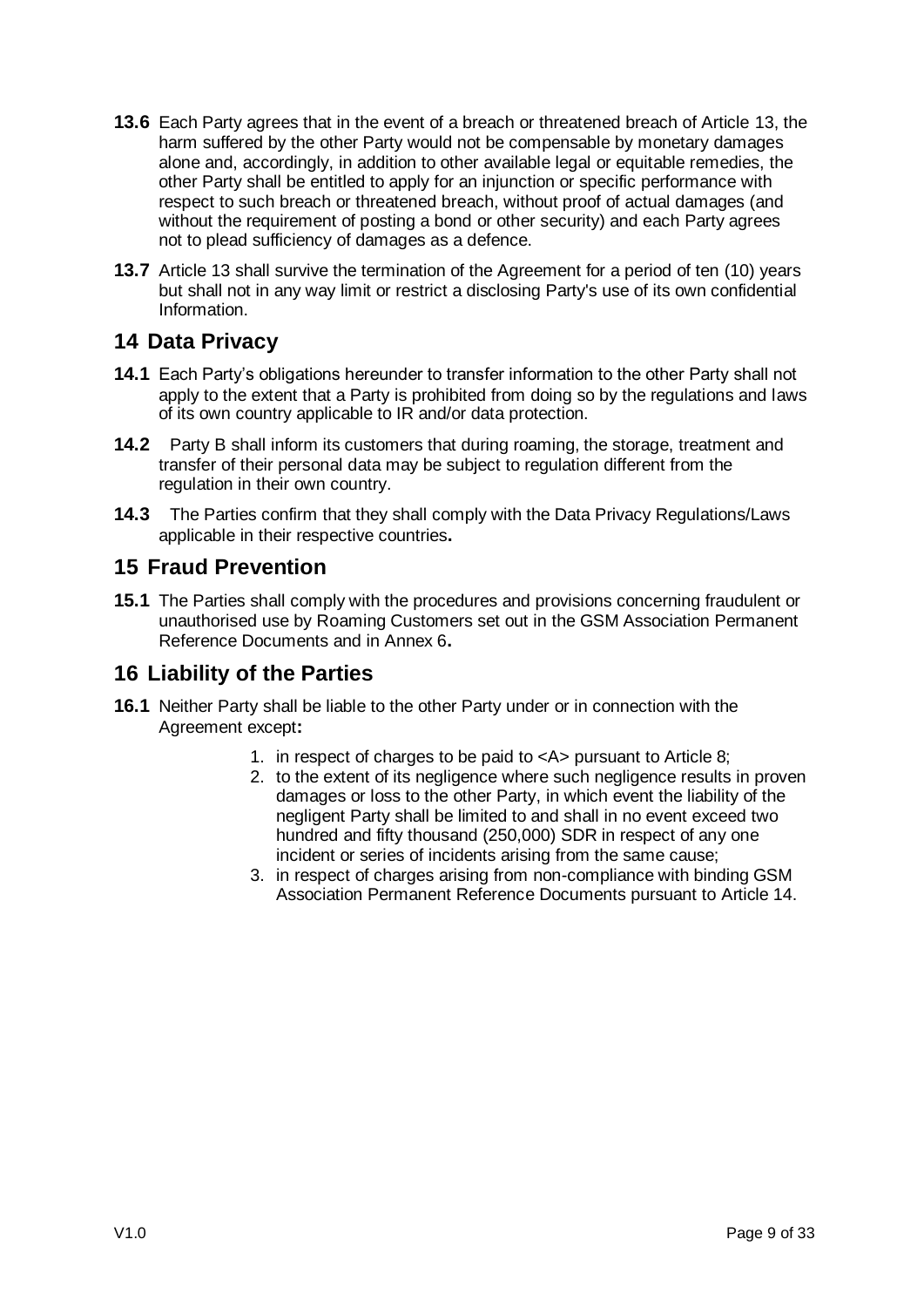- <span id="page-9-0"></span>**16.2** Furthermore, in no event shall either Party be liable for any consequential damage or loss of whatsoever nature, including but not limited to, loss of profit or loss of business, even if such Party has been advised of the possibility of such loss or damage.
- **16.3** In no event shall any employee of either Party or of an Affiliated Company be liable to the other Party for any act of negligence or intent under or in connection with the Agreement. Save for the limitations in Articles [16.1](#page-8-1) and [16.2](#page-9-0) nothing in the foregoing shall in any way restrict the liability of either Party for the actions of its employees.
- **16.4** Limitation of liability as described in this Article shall not apply if damage or loss is caused by a Party's wilful misconduct (including fraud) or gross negligence**.**

## <span id="page-9-1"></span>**17 Suspension of Services**

- **17.1** Notwithstanding anything in the Agreement to the contrary,  $\langle A \rangle$  may without liability suspend or terminate all or any of its Services to Roaming Customer(s) in circumstances where it would suspend or terminate those Services to its own customers, including but not limited to**:**
	- 1.Roaming Customers using equipment which is defective or illegal; or
	- 2.Roaming Customers causing any technical or other problems on <A>"s Public Mobile Network; or
	- 3. suspected fraudulent or unauthorised use; or
	- 4. authentication of the legal relationship not being possible; or
	- 5. maintenance or enhancement of its Public Mobile Network or
	- 6.Suspension for non payment in excess of 3 months.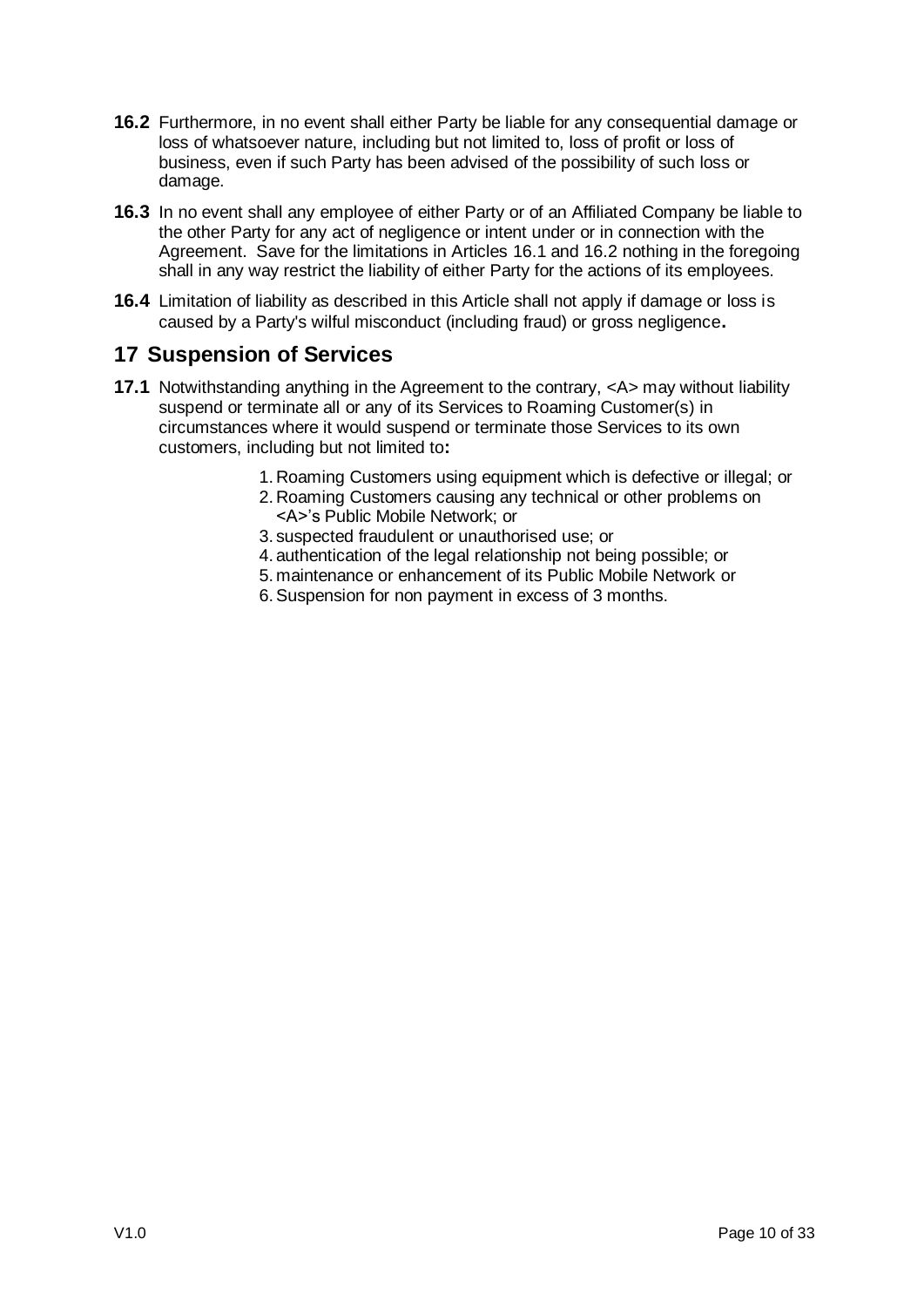- <span id="page-10-0"></span>**17.2** In case of a proposed suspension of Services to all Roaming Customers, <A> shall use commercially reasonable efforts to give four (4) weeks written notice (shorter notice may apply given the circumstances related to the suspension) to <B> prior to the suspension taking effect. If the suspension continues for more than six (6) months, <B> shall have the right to terminate the Agreement with immediate effect by written notice.
- **17.3** Notwithstanding the provisions of Article [6,](#page-4-1) <B> has the right at any time, for technical reasons, without liability but upon detailed written notice to <A>, to suspend access to the Services to its Roaming Customers. Alternatively, if it is technically more practicable <B> may require that <A> to suspend all of its Services to Roaming Customers of <B>. <A> shall use commercially reasonable efforts to comply with such requirement within seven (7) calendar days after receipt of the said notice.
- **17.4** The Parties agree that the suspension shall be removed as soon as the technical reason for the suspension has been overcome by  $\langle A \rangle$  or  $\langle B \rangle$  as the case may be.

### **18 Force Majeure**

- <span id="page-10-1"></span>**18.1** Non-performance of either Party"s obligations pursuant to the Agreement or delay in performing same (except with respect to the payment of charges applicable hereunder) shall not constitute a breach of the Agreement if, and for as long as, it is due to a force majeure event, including, but not being limited to, governmental action, or requirement of regulatory authority, lockouts, strikes, shortage of transportation, war, rebellion or other military action, fire, flood, natural catastrophes, or any other unforeseeable obstacles that a Party is not able to overcome with reasonable efforts, or non-performance of obligations by a sub-contractor to a Party pursuant to any of the aforementioned reasons. The Party prevented from fulfilling its obligations shall on becoming aware of such event inform the other Party in writing of such force majeure event as soon as possible. If the force majeure event continues for more than six (6) months, either Party shall have the right to terminate the Agreement with immediate effect by written notice.
- **18.2** If the affected Party fails to inform the other Party of the occurrence of a force majeure event as set forth in Article 17.1 above, then such Party thereafter shall not be entitled to refer such events to force majeure as a reason for non-fulfilment. This obligation does not apply if the force majeure event is known by both Parties or the affected Party is unable to inform the other Party due to the force majeure event.

## <span id="page-10-2"></span>**19 Duration of the Agreement**

**19.1** The Agreement comes into force on the Date of the Agreement and subject to the conditions of Articles [17.2,](#page-10-0) [18.1](#page-10-1) and 20 shall remain in force unless terminated by one of the Parties in writing subject to a period of notice of six (6) months.

## **20 Termination of the Agreement**

- <span id="page-10-3"></span>**20.1** In addition to the conditions of Articles 17, [18.1](#page-10-1) and [199](#page-10-2) the Agreement may be terminated as follows:
	- 1. by mutual agreement of the Parties; or
	- 2. by one of the Parties, with immediate effect, when the other Party is in material breach of the Agreement and does not or is not capable of remedying such breach within sixty (60) days of receipt of a written notice to such effect;
	- 3. by one of the Parties, with immediate effect, if the other Party becomes bankrupt or insolvent or if that other Party enters into any composition or arrangement with its creditors and that other Party is not able to ensure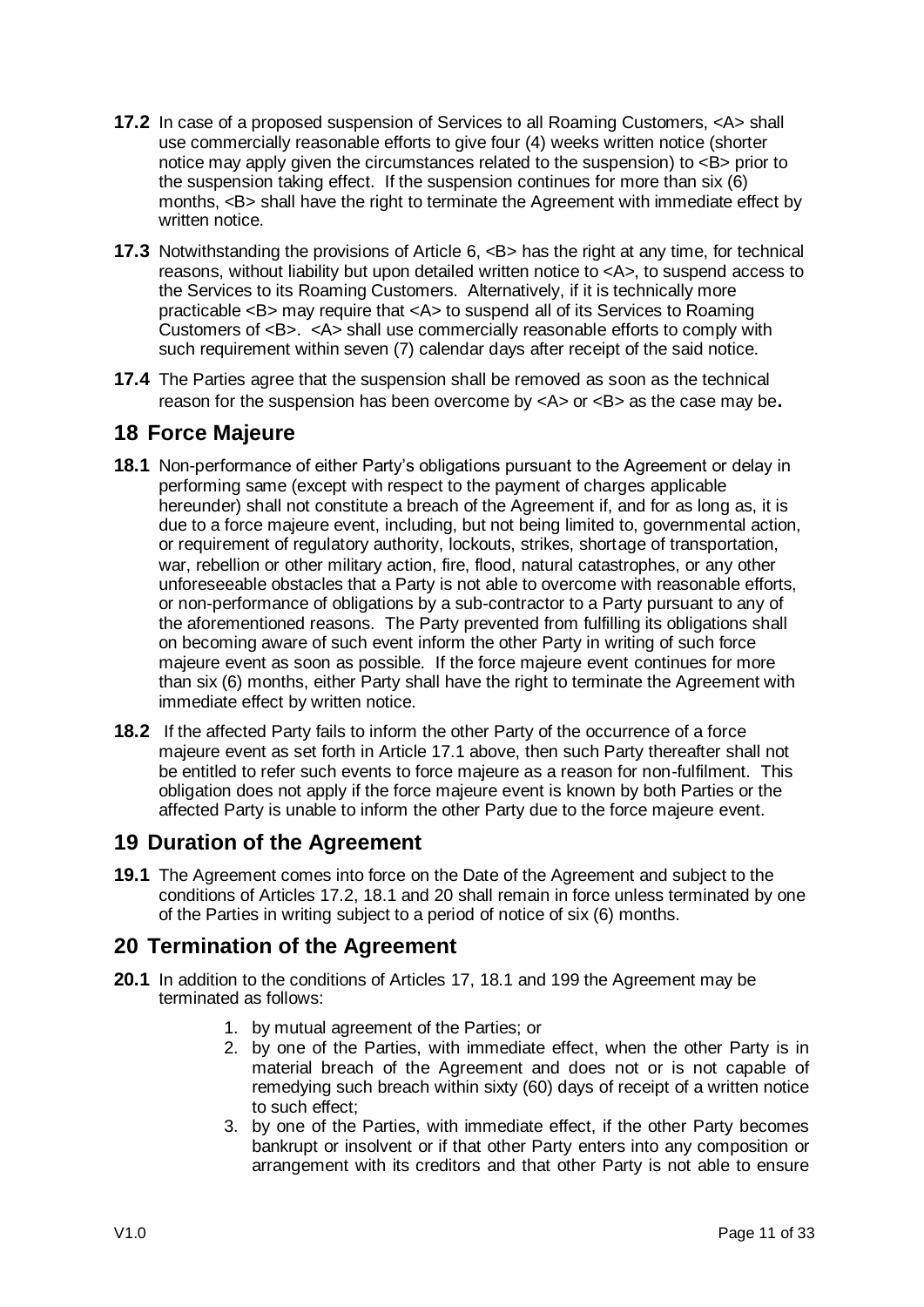performance of its obligations under the Agreement by a guarantee from a first class bank, payable on first written demand;

- 4. by written notice of either Party to the other in the event that IR becomes technically or commercially impracticable on <A>'s Public Mobile Network and the provisions set out in Article [17](#page-9-1) are not sufficient to solve the problem or if an unacceptable level of unauthorized use occurs and the other Party is not capable of remedying such unauthorized use within sixty (60) days of receipt of a written notice to such effect; or
- 5. subject to Article 22.1 immediately in the event a final order by the relevant governmental authority revoking or denying renewal of the license(s) or permission to operate a Public Mobile Network(s) granted to either Party, or any other license necessary to operate the Service(s), takes effect.
- **20.2** In the event of termination on the grounds of a breach of the Agreement under the Article 20.1[.2,](#page-10-3) the Party in breach shall, notwithstanding Article [16.2,](#page-9-0) be liable to the other Party (in addition to charges properly due and payable to <A>) for proven direct damage or loss (excluding indirect or consequential damage or loss) arising as a consequence of such breach up to a maximum aggregate liability of two hundred and fifty thousand (250,000) SDR, provided, however, that such limitation of liability shall not apply if a damage or loss is caused by a Party's wilful misconduct or gross negligence.

## **21 Changes to the Agreement, Annexes and Addenda**

- <span id="page-11-0"></span>**21.1** Any amendments and/or additions to the Agreement and/or Annexes and/or Addenda shall be valid only if made in writing and signed by duly authorized representatives of both Parties hereto**.**
- <span id="page-11-2"></span><span id="page-11-1"></span>**21.2** Notwithstanding Article [21.1](#page-11-0) <A> shall be entitled to**:** 
	- 1. implement new Services or change existing Services as it sees fit subject to the successful completion of all network and billing test procedures as set out in the Technical Specifications and the GSM Association Permanent Reference Documents, as requested by either Party. <A> shall give <B> at least thirty (30) days' prior written notice of any implementation of Services for the first time. <A> also agrees to use its reasonable efforts to give the other Party at least thirty (30) days prior written notice of any other proposed implementation of new Services or change of existing Services which is a major change which has an impact on IR;
	- 2. terminate all or any existing Services offered by or to a roaming partner as it sees fit. <A> agrees to use its reasonable efforts to give <B> at least sixty (60) days prior written notice of any termination of existing Services which is a major change which has an impact on IR; or
	- 3. vary its tariff stated in the Annex 12 or subsequent variation thereof;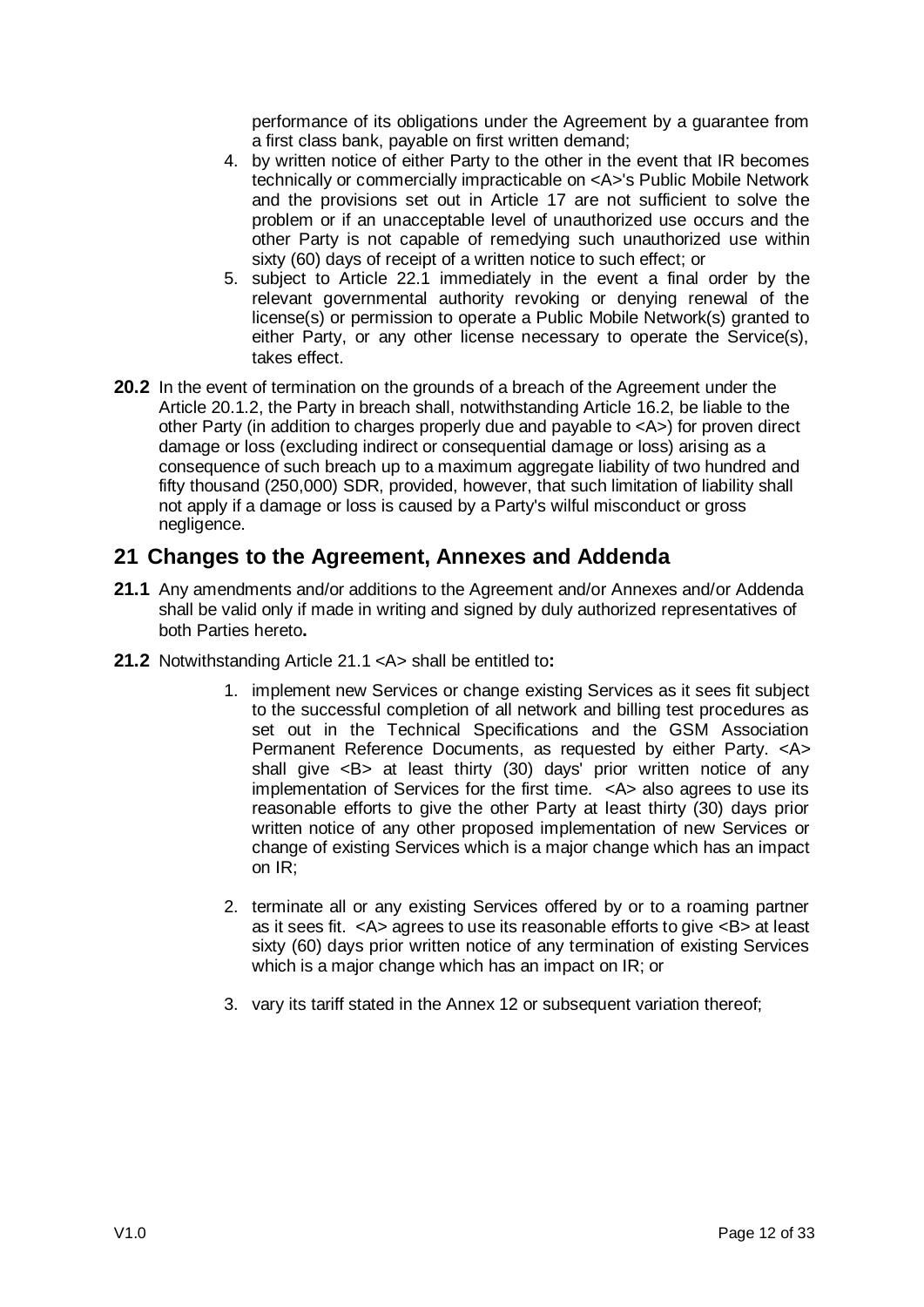- **21.3** The references to Technical Specifications and binding GSM Association Permanent Reference Documents in Article [5.1](#page-4-2) [\(1\)](#page-4-3) and [\(2\)](#page-4-4) shall be deemed to include references to these documents as amended by GSM Association from time to time. However the reference to non-binding GSM Association Permanent Reference Documents in Article [5.1](#page-4-2)[\(3\)](#page-4-5) shall not be deemed to include a reference to such non-binding documents as amended by GSM Association from time to time unless and to the extent that this is expressly agreed by the Parties and detailed in the Agreement, including the Annexes. This Article [21.2](#page-11-1)[\(3\)](#page-11-2) shall be subject to Article [5.2.](#page-4-0)
- **21.4** It is also recognised by the Parties that it may be appropriate to seek changes to the Agreement in the light of experience and development in the GSM Association and the establishment of IR between the Parties. Accordingly, the Parties shall enter into good faith discussions with a view to agreeing mutually acceptable modifications to the Agreement**.**

### **22 Miscellaneous**

### **22.1** Successors and Assigns

The Agreement and the rights and obligations specified herein shall be binding upon the Parties hereto and their respective legal successors and neither Party shall sell, transfer or assign the Agreement or any part, interest, right or obligation hereunder, except that a Party shall have the right to transfer or assign the Agreement in whole (but not in part) to an Affiliated Company within EU regulation. No person other than a Party to the Agreement shall acquire any rights hereunder as a third-party beneficiary or otherwise by virtue of the Agreement.

#### **22.2** Headings

The headings of the Agreement are for the convenience of reference only and shall in no way limit or affect the meaning or interpretation of the provisions of the Agreement.

### **22.3** No waiver

Failure by any Party at any time or times to require performance of any provisions of the Agreement shall in no manner affect its rights to enforce the same, and the waiver by any Party of any breach of any provisions of the Agreement shall not be construed to be a waiver by such Party of any succeeding breach of such provision or waiver by such Party of any breach of any other provision hereof.

### **22.4** Provisions severable

If any part of the Agreement or any Annex hereto is held to be invalid or unenforceable, such determination shall not invalidate any other provision of the Agreement or Annexes hereto; and the Parties shall attempt, through negotiations in good faith, to replace any part of the Agreement or Annexes hereto so held to be invalid or unenforceable. The failure of the Parties to agree on such replacement shall not affect the validity of the remaining parts of the Agreement.

#### **22.5** Notices

All notices, information and communications required under the Agreement shall be given as described in Annex 1: Agreement Management Principles.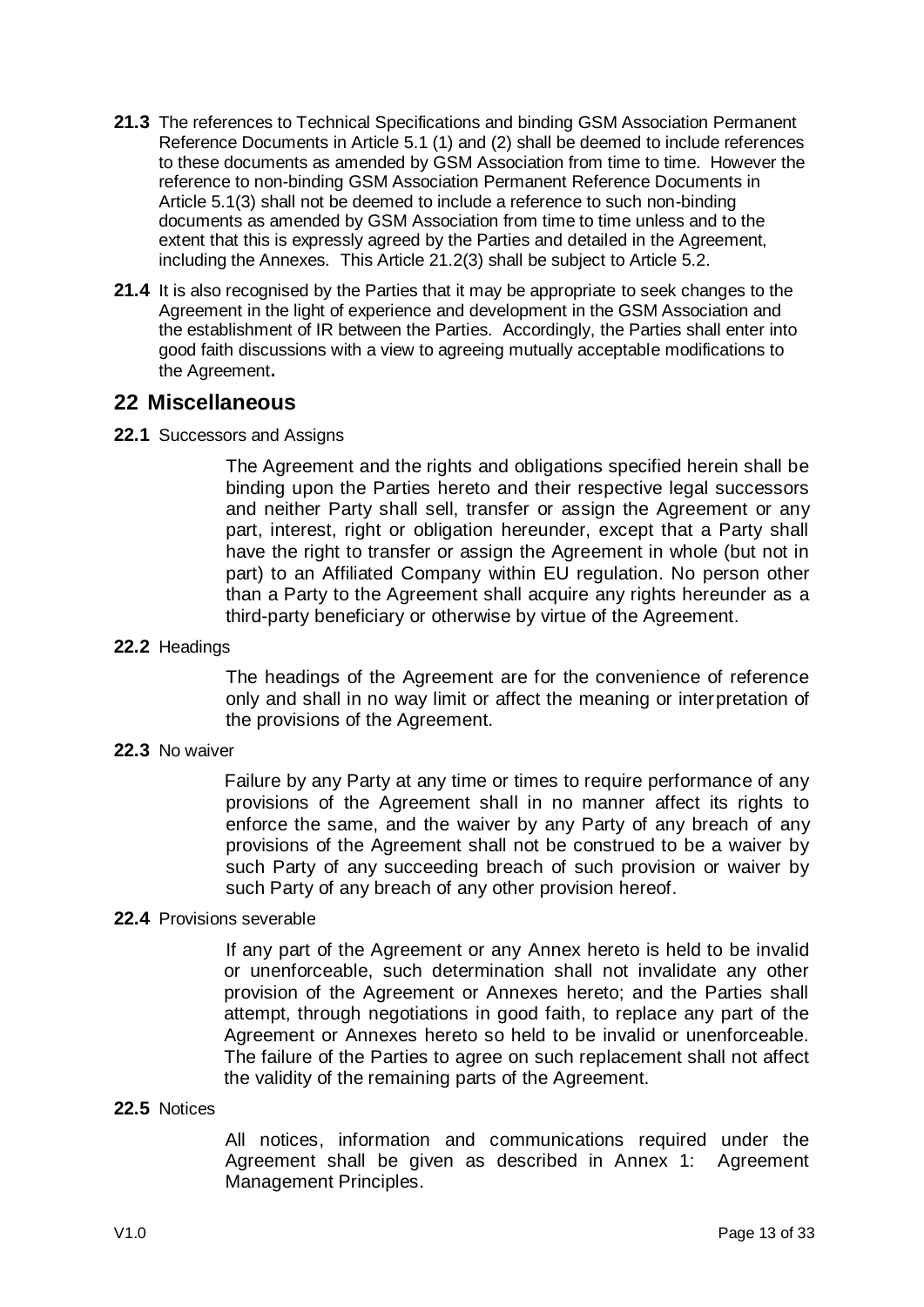**22.6** Compliance with Laws and Regulatory requirements

The commitment of the Parties hereto shall be subject to all applicable laws and/or regulatory requirements, present and future, of any governmental or regulatory authority having jurisdiction over the Parties hereto, as well as any valid order of a court of competent jurisdiction.

**22.7** Anti-bribery compliance

The Parties hereby acknowledge the importance of combating and preventing bribery and to that end both Parties agree to comply fully with all applicable laws, regulations and sanctions relating to anti-bribery and anti-corruption.

### **23 Choice of Law**

**23.1** The Agreement and any matters relating hereto shall be governed by and construed in accordance with Swiss law**.**

### **24 Dispute Resolution & Arbitration**

- **24.1** The Parties agree to seek to resolve any dispute arising out of the Agreement in accordance with the following escalation procedures before commencing the arbitration procedures described below.
- **24.2** The Contact Persons of both Parties shall work in good faith to try to resolve the dispute within thirty days from the date that a Party first gives notice that a dispute has occurred.
- **24.3** If the Contact Persons fail to reach an agreement on the dispute within thirty days, the dispute shall be referred to more senior persons within the respective companies who shall try to resolve the dispute within a further thirty-day period. If no resolution is found each Party is entitled to commence the arbitration proceedings described below.
- **24.4** In accordance with the Article 17 of the Roaming Regulation III in the event of a dispute between undertakings providing electronic communications networks or roaming services in a Member State, the dispute resolution procedures laid down in Articles 20 and 21 of the Framework Directive should be applied fully**.**

## **25 Signatures**

Place ...................................... Place ...................................... Date ...................................... Date ...................................... .............................................. .............................................. For <Operator A> For <Operator B>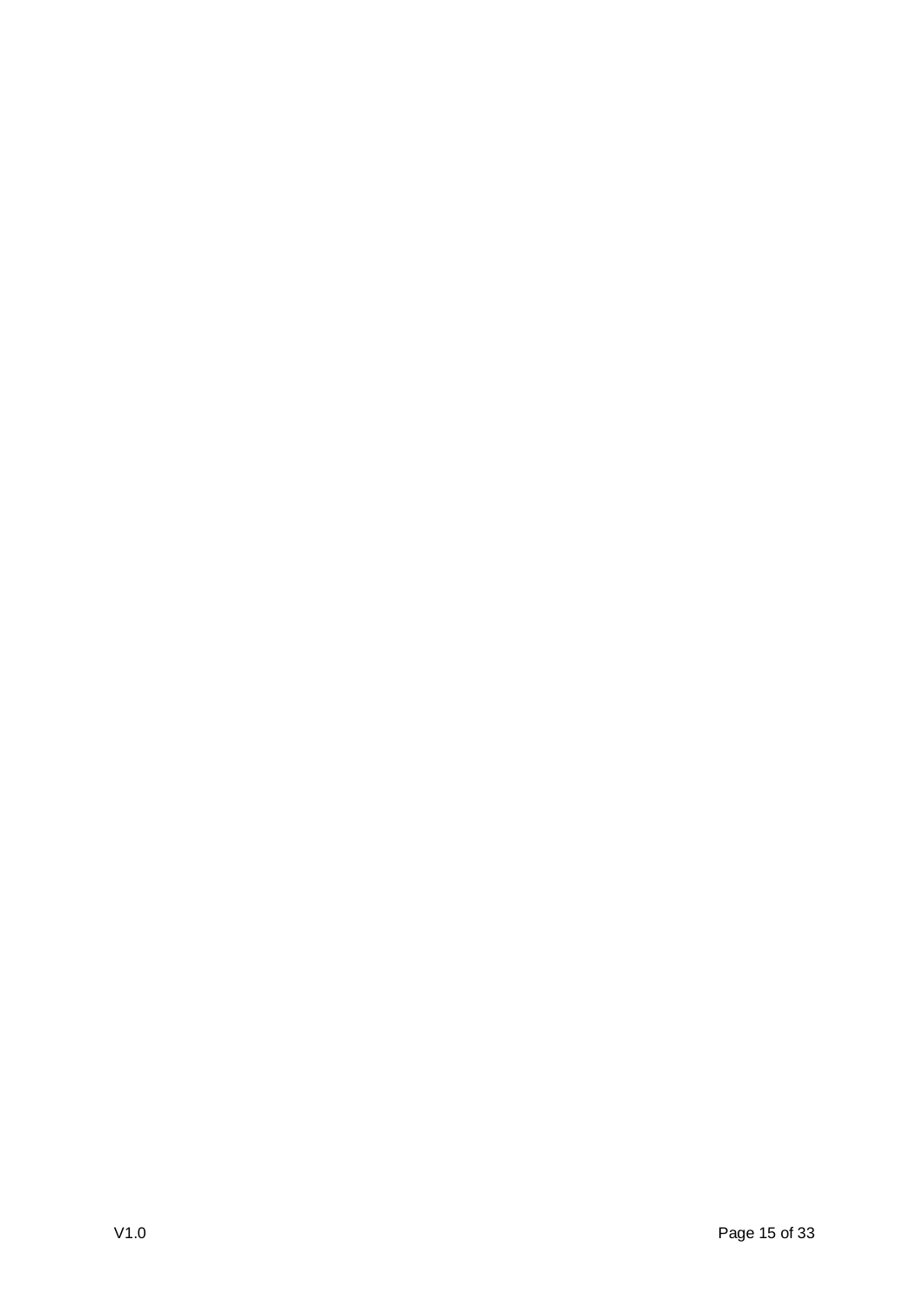| <b>Annex number</b> | Annex name                                                                                                                                               |  |
|---------------------|----------------------------------------------------------------------------------------------------------------------------------------------------------|--|
| <b>ANNEX1</b>       | Agreement Management Principles                                                                                                                          |  |
| <b>ANNEX 2</b>      | Services                                                                                                                                                 |  |
| ANNEX <sub>3</sub>  | <b>Billing and Accounting</b>                                                                                                                            |  |
| ANNEX 3.1           | Information on Billing Data                                                                                                                              |  |
| ANNEX 3.2           | Settlement Procedure                                                                                                                                     |  |
| ANNEX 4             | <b>Customer Care Principles</b>                                                                                                                          |  |
| ANNEX <sub>5</sub>  | <b>Technical Aspects</b>                                                                                                                                 |  |
| ANNEX 5.1           | Testing                                                                                                                                                  |  |
| ANNEX 5.2           | Security                                                                                                                                                 |  |
| ANNEX 5.3           | Information on Signalling Interconnection and / or IP Connectivity                                                                                       |  |
| ANNEX 6             | <b>Fraud Prevention Procedures</b>                                                                                                                       |  |
| ANNEX <sub>7</sub>  | Roaming Service Level Agreement                                                                                                                          |  |
| ANNEX 8             | Roaming Provider Services, Tariffs and other Information                                                                                                 |  |
| ANNEX <sub>9</sub>  | Direct Wholesale Roaming Access Seeker contact details and other<br>information important to the relationship not provided elsewhere in the<br>Agreement |  |

# **16 Overview of the Annex Structure**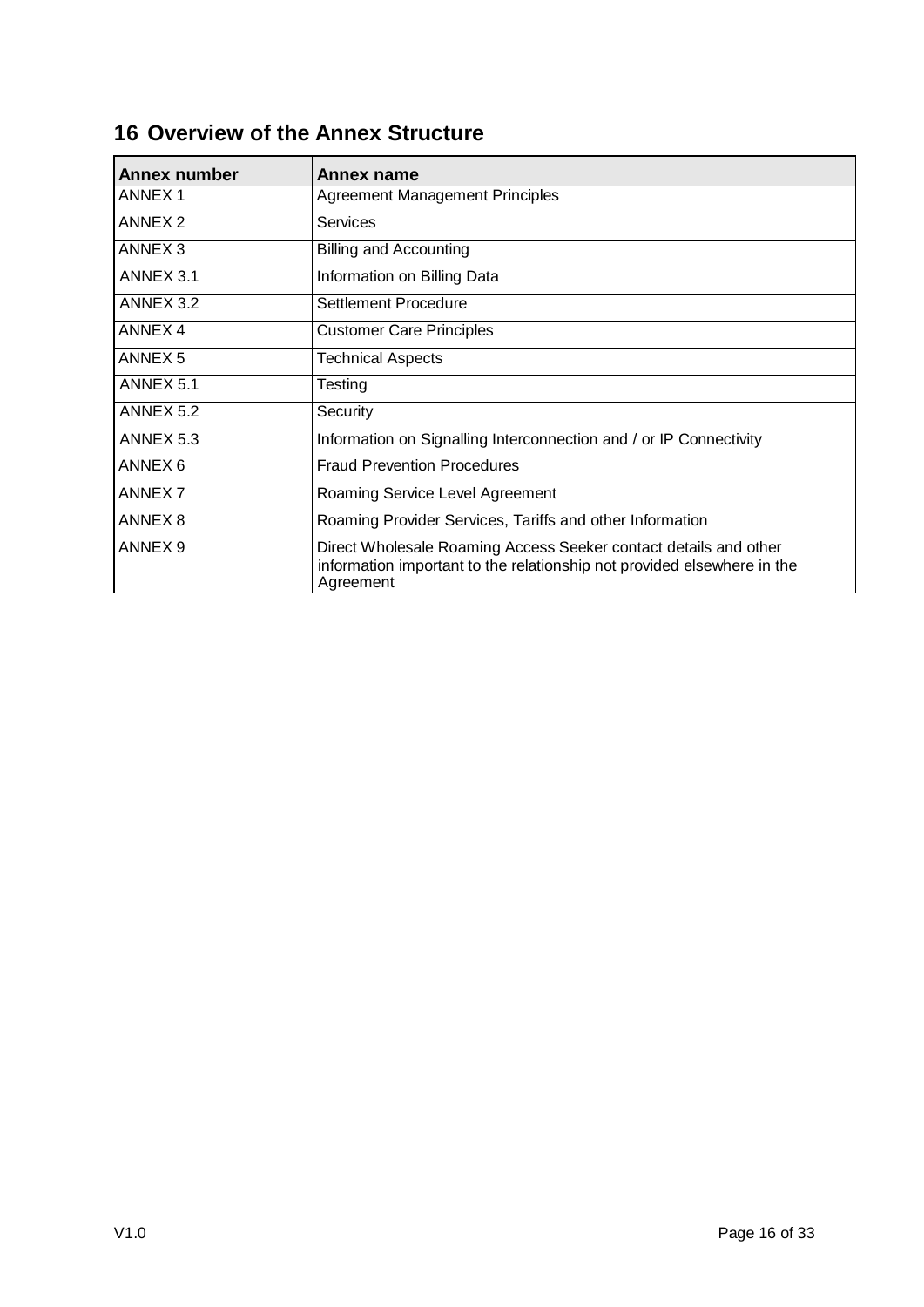## **Annex 1 AGREEMENT MANAGEMENT PRINCIPLES**

### **Notices**

All notices, information and communications required under this Agreement shall be given in writing and be in the English language and shall be sent either by mail, or preferably secure email to the addresses indicated here:

Each Party specifies only one contact point for exchange of updates to the Agreement.

### **Revision Procedure**

The right to amend or vary the terms of any Annex or Addenda is set out in this Agreement.

All updates to the Annexes shall be exchanged by mail or courier.

### **Effective Dates**

Each revision shall be clearly identified by its Revision date as agreed between the parties.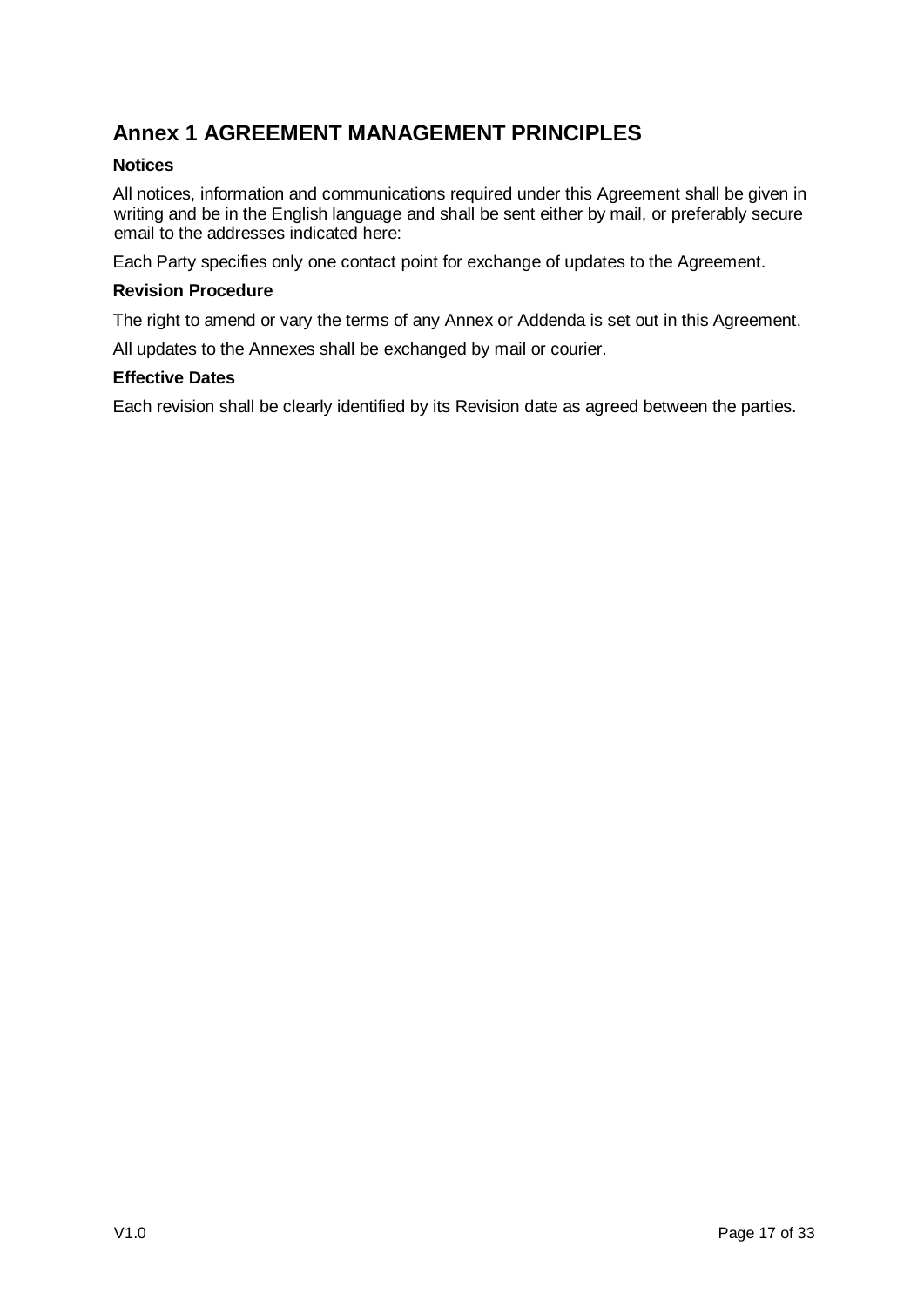# **Annex 2 SERVICES**

The implementation of Services shall be in accordance with the Technical Specifications with the exception of Public Mobile Network specific deviations and/or chosen options agreed by both Parties during the testing phase.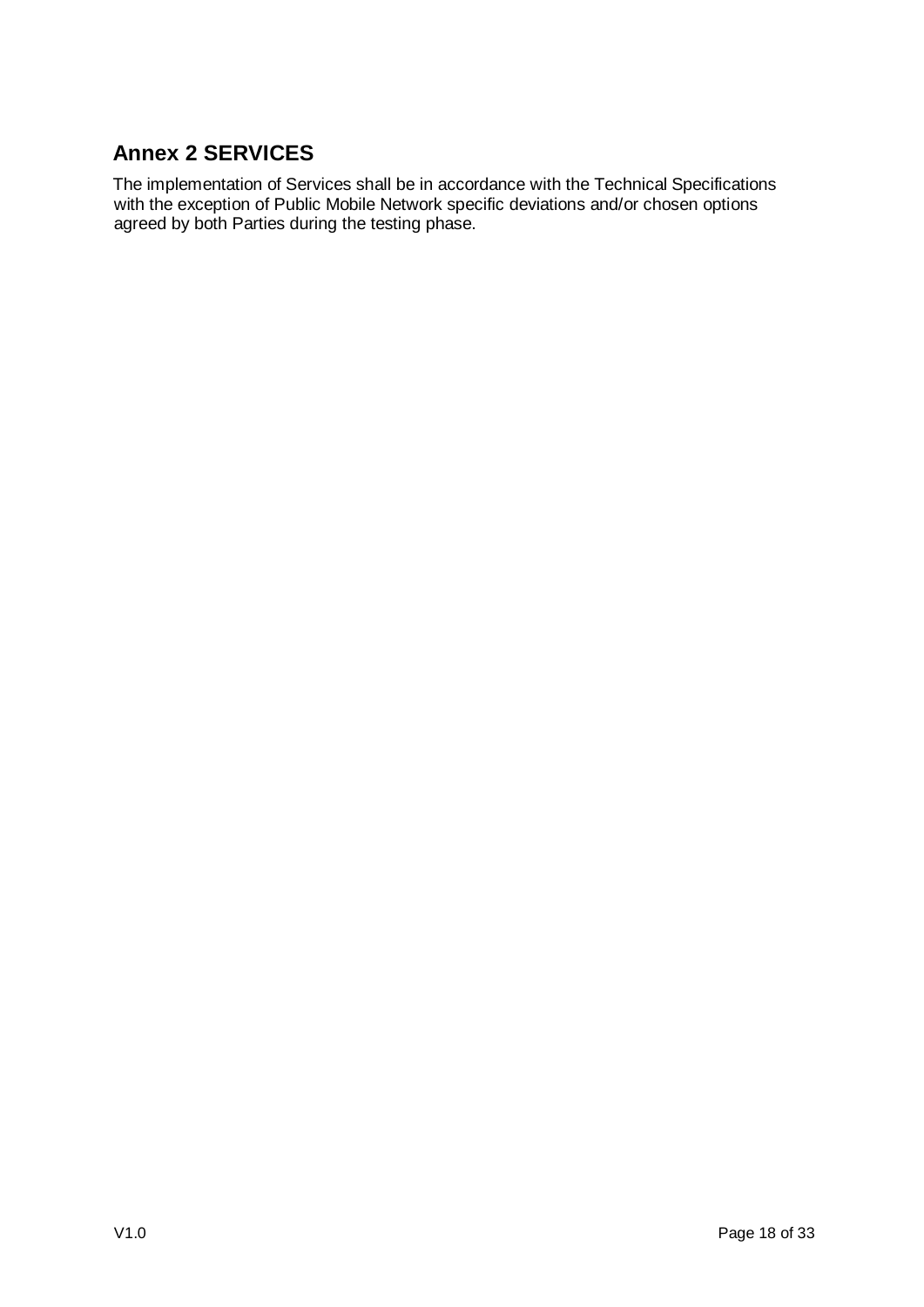# **Annex 3 BILLING AND ACCOUNTING**

Billing and Accounting relating to International Roaming comes into effect as from the confirmed starting date of commercial roaming, as stated in the agreed Launch Letter.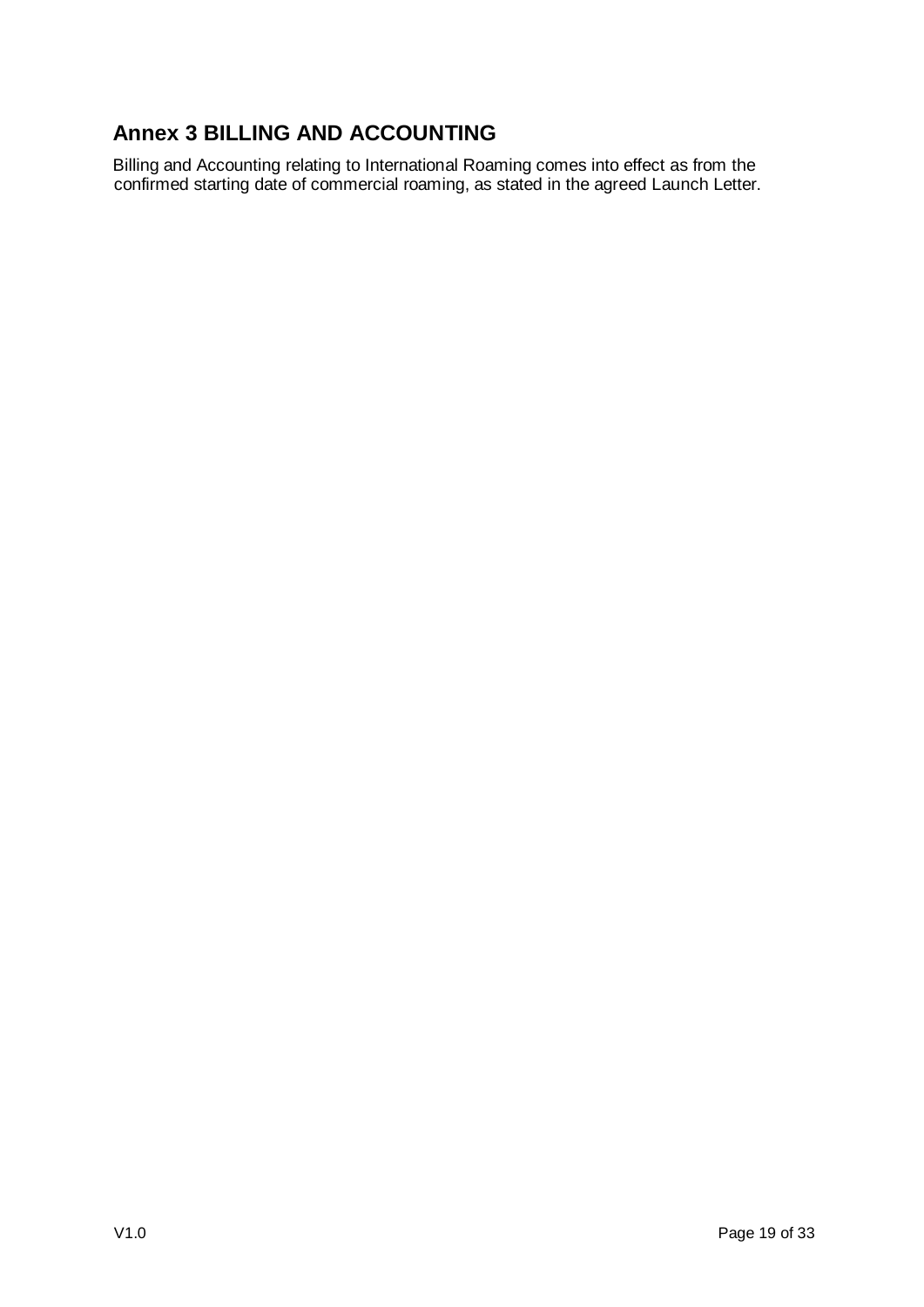# **Annex 3.1 INFORMATION ON BILLING DATA**

Information on billing that is not explicitly stated in ANNEX 3.1.2 is exchanged on TAP.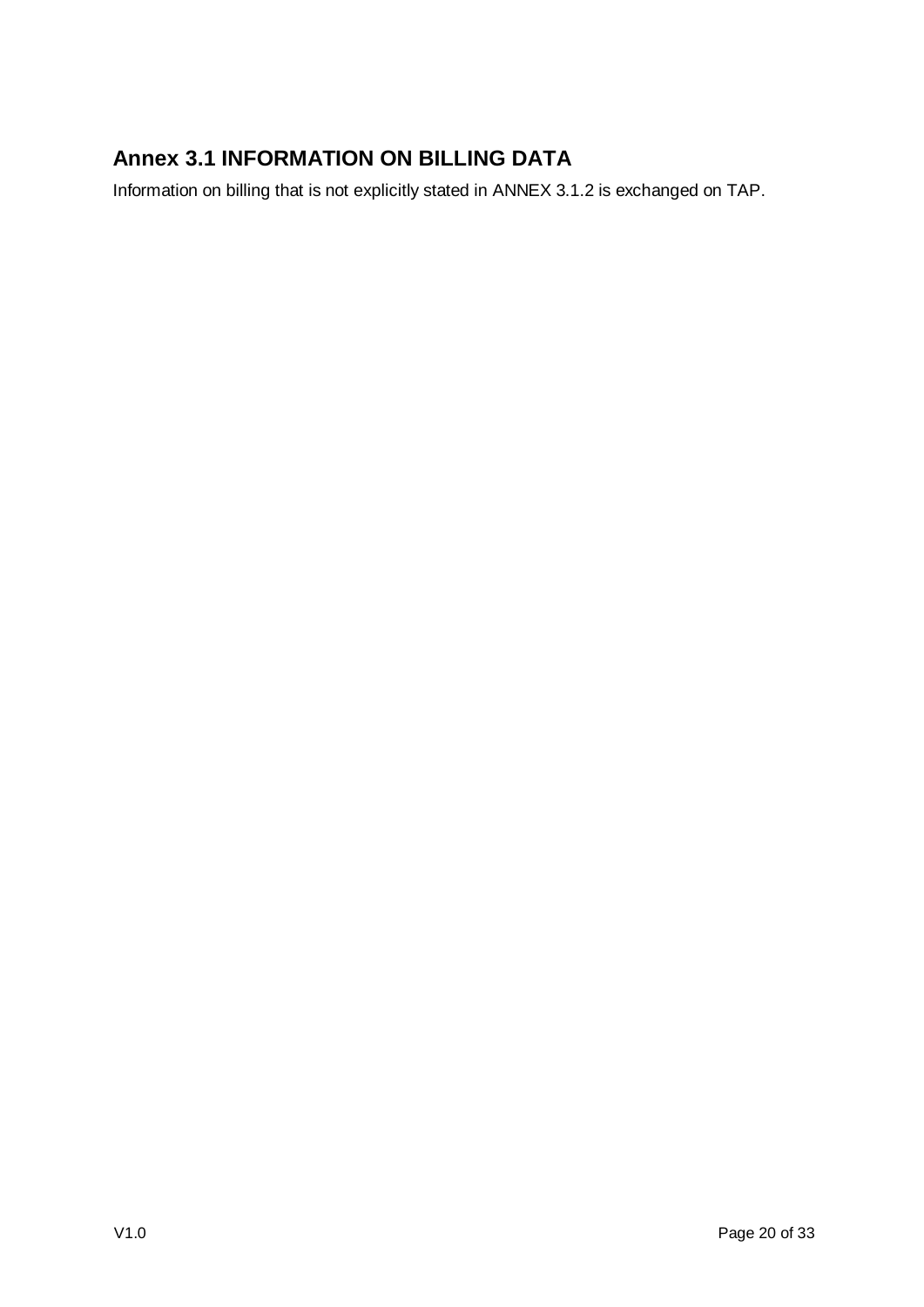# **ANNEX 3.1.1 INFORMATION ON TAP**

The implementation of the TAP necessary to provide Services shall be in accordance with the GSM Association Permanent Reference Documents.

### **Data Exchange Procedure**

Interchange of TAP records shall be performed by Electronic Data Interchange (EDI).

Transfer shall be within the standard timescale and the standard frequency as defined in the GSM Association Permanent Reference Documents.

For the time being the transfer schedules for <A> shall be as follows:

#### *XXXXXXXXXXXX*

Any changes in the exchange frequency shall be agreed before implementation.

When no charging data are available Notification files will be sent.

EDI Address as well as Contact Points for enquiries and complaints are:

### *EDI ADDRESS & CONTACT POINTS:*

#### **Fallback Procedure**

In case of EDI failures or delays in EDI transfer the fallback procedure shall come into effect as specified by TADIG in GSM Association Permanent Reference Documents.

The fallback procedure as specified by TADIG will only be used in exceptional circumstances and the method of transfer shall be as follows:

(Please fill in as appropriate).

Where there is a delay in the sending of the billing files, according to the agreed fallback procedure then the <B> shall be immediately advised.

The use of the fallback procedure does not change the liability as defined under Data Exchange Procedure above.

#### **Changes in the time schedules**

Any changes in the time schedules concerning the exchange of billing files shall be agreed before implementation.

#### **Data Clearing House**

In case of using Data Clearing House for data interchange, the responsibilities of Roaming Provider remain as they are defined by the GSM Association and in Permanent Reference Documents.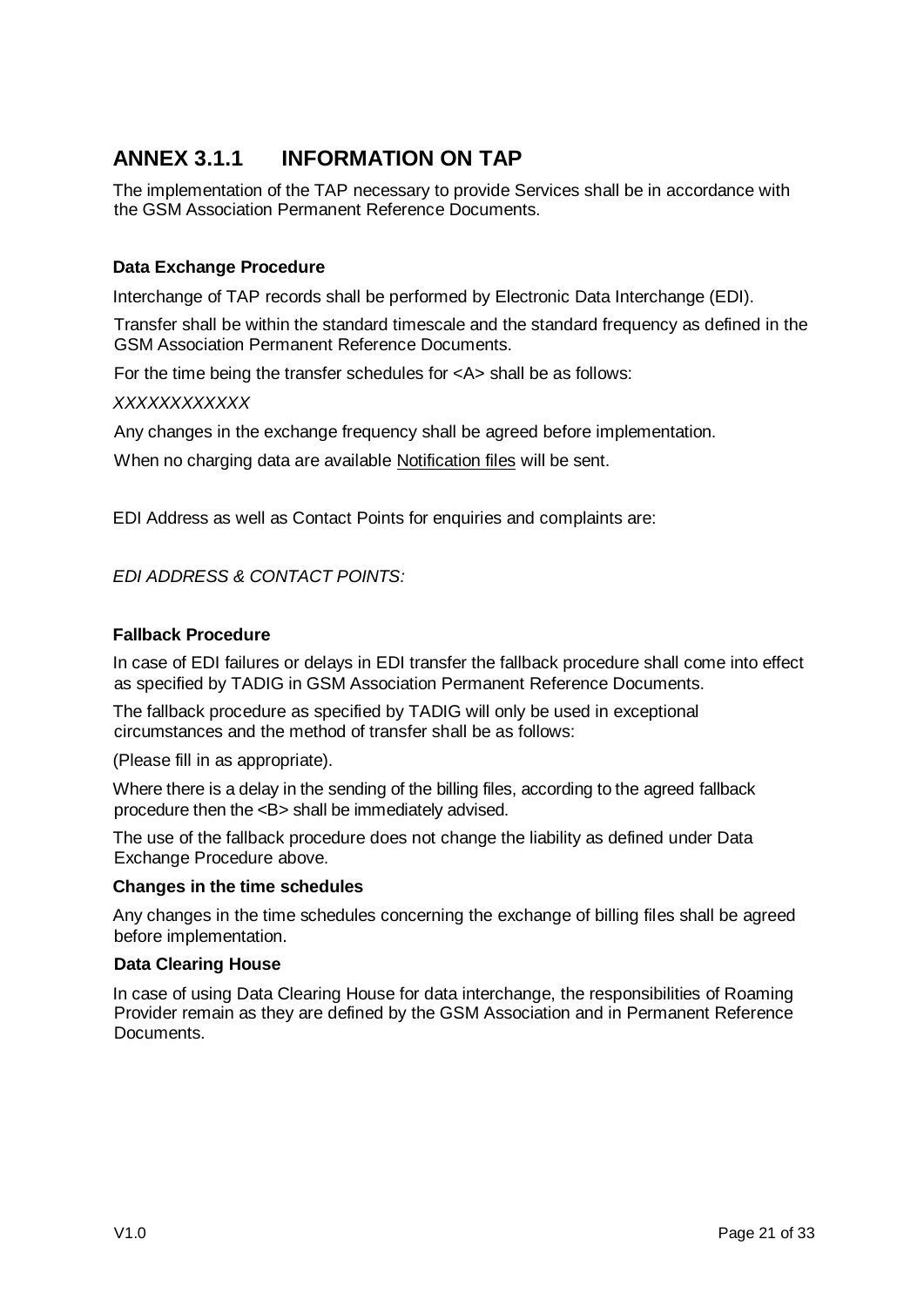## **ANNEX 3.2 SETTLEMENT PROCEDURE**

The Settlement Procedure in this ANNEX 3.2 applies to financial transactions involving roaming traffic from start of the traffic period commencing by the <commercial start letter of roaming> or <date>.

<A> shall prepare a monthly invoice for calls registered during the invoice period made by the visiting customers in the visited PMN Operator.

The invoice period shall in general be a calendar month. However, a single transfer covering a month end shall not be divided between two invoices. The invoice has to be sent by the <xx>th of the following month at latest. An invoice notification may be sent to *<destination to be included here>*.

<A> will issue as appropriate credit notes and correction invoices to compensate for agreed changes to or agreed errors in the basic inter PMN Operator invoices. The threshold amount for issuing the Credit Note by <A> to compensate <B> is <X> SDR. In any case, a Credit Note shall be issued at least once a year before the year-end if appropriate.

### **Direct Full Payment with Currency Conversion**

The invoice amount (and credit note amount if appropriate) must be paid separately by the debtor in the Local or Payment Currency of the creditor as calculated from the SDR amounts as indicated on the invoice and/or credit note

The conversion method from SDR into the currency of payment, is defined in PRD BA.11

Payment by <B> shall be made within 30 days from the date of the invoice with the later date.

If  $\leq$ B adoes not pay the clearing balance by the due date for payment then  $\leq$ A shall have the right to charge its normal interest rate on the overdue amount from the due date for payment until payment is made.

The normal interest rate for <A> is:

....% above ....... base lending rate (from time to time in force)

Changes in time schedules concerning the exchange of invoices and settlement periods shall be fixed three months before implementation at the latest.

### **Bank Charges**

Where bank charges occur, any such expenses imposed by the debtors bank(s) including intermediate and correspondent banks used by the debtor to make the payment, shall be borne by the debtor

Expenses imposed by the creditors bank(s), including payment expenses imposed by intermediate and correspondent banks used for receipt of the payment by the creditor, shall be borne by the creditor.

In the case where the debtor pays in a different currency than agreed in the applicable annex or pays to the wrong bank account, the creditor has the right to request a credit from the debtor for the extra cost.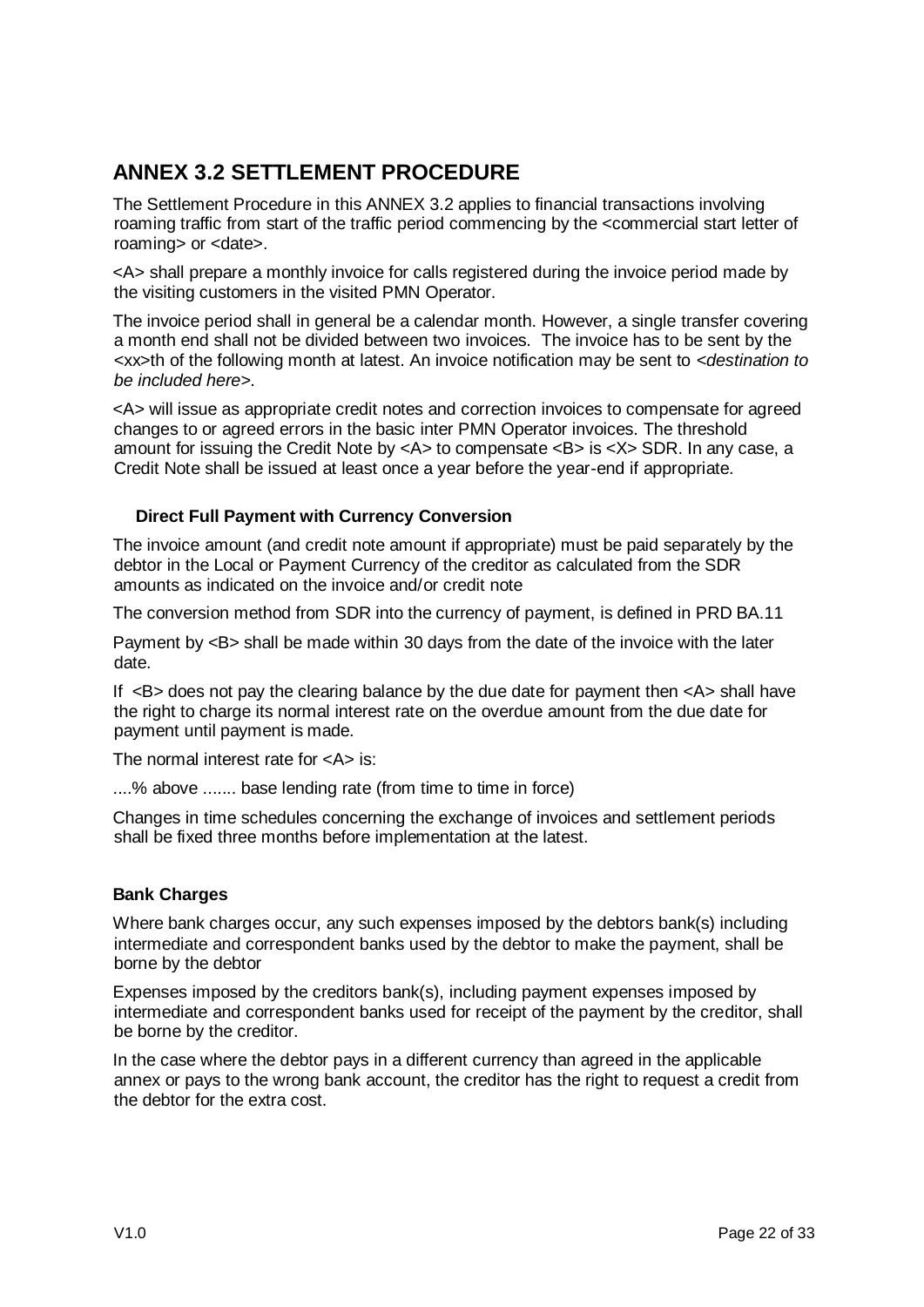# **ANNEX 4 CUSTOMER CARE PRINCIPLES**

### **General**

A Roaming Customer should contact the Customer Care Services of his home contract partner (Customer Care Services of <B>) while roaming in the Public Mobile Network of <A>. This home Customer Care Services will provide the first point of contact but may refer the Roaming Customer to <A>s Customer Care Services if appropriate.

The Roaming Customer is free to contact <A>s Customer Care Services directly. However, the primary responsibility for customer care remains with <B>.

Each Party will ensure that there is, at least during office hours, an English speaking operator on duty, to whom a Roaming Customer can be referred.

Customer care contact numbers are defined here: *XXXXXXXX*

Customer care information for SMS Interworking is contained in the relevant Addendum signed between the Parties.

### **Roaming Information**

Changes in Emergency Service, Customer Service, Directory Enquiry numbers, and Tariffs shall be exchanged in accordance with the provisions of the Agreement.

<B> shall inform its own Roaming Customers about roaming in <A>s Public Mobile Network.

### **Public Mobile Network Faults**

In the event of a perceived Public Mobile Network fault a Roaming Customer should contact the home Customer Care Services while roaming in the Public Mobile Network of <A>. The home Customer Care Services will provide the first point of contact but may refer the Roaming Customer to <A>s Customer Care Services if appropriate.

In the event that the Customer Care Services of one Party has a query concerning potential faults of the other Party"s Public Mobile Network, then the Customer Care Services shall contact the contact point defined below.

In addition, it may be necessary that technical experts of one Party get into direct contact with the other Party's technical experts (e.g. to establish trouble shooting). In such cases additional contact points shall be provided. These contact points are defined below.

Frequently arising faults in the Public Mobile Network or Services of <A> experienced by Roaming Customers and indicated to <B> shall be reported to the other Party's contact point.

### **Lost/Stolen SIM and/or USIM-Cards**

In the event that a SIM and/or USIM-card is lost or stolen, the Roaming Customer shall be asked to contact his home Customer Care Services. If the Roaming Customer contacts <A>s Customer Care Services, <A>s Customer Care Services will provide the Roaming Customer with the contact number of his home Customer Care Services.

### **Lost/stolen or Faulty Mobile Equipment**

In the event that mobile equipment is lost, stolen, or faulty, the Roaming Customer shall be asked to contact his home Customer Care Services. If the Roaming Customer contacts <A>s Customer Care Services he will be referred to his home Customer Care Services.

### **Billing Enquiries**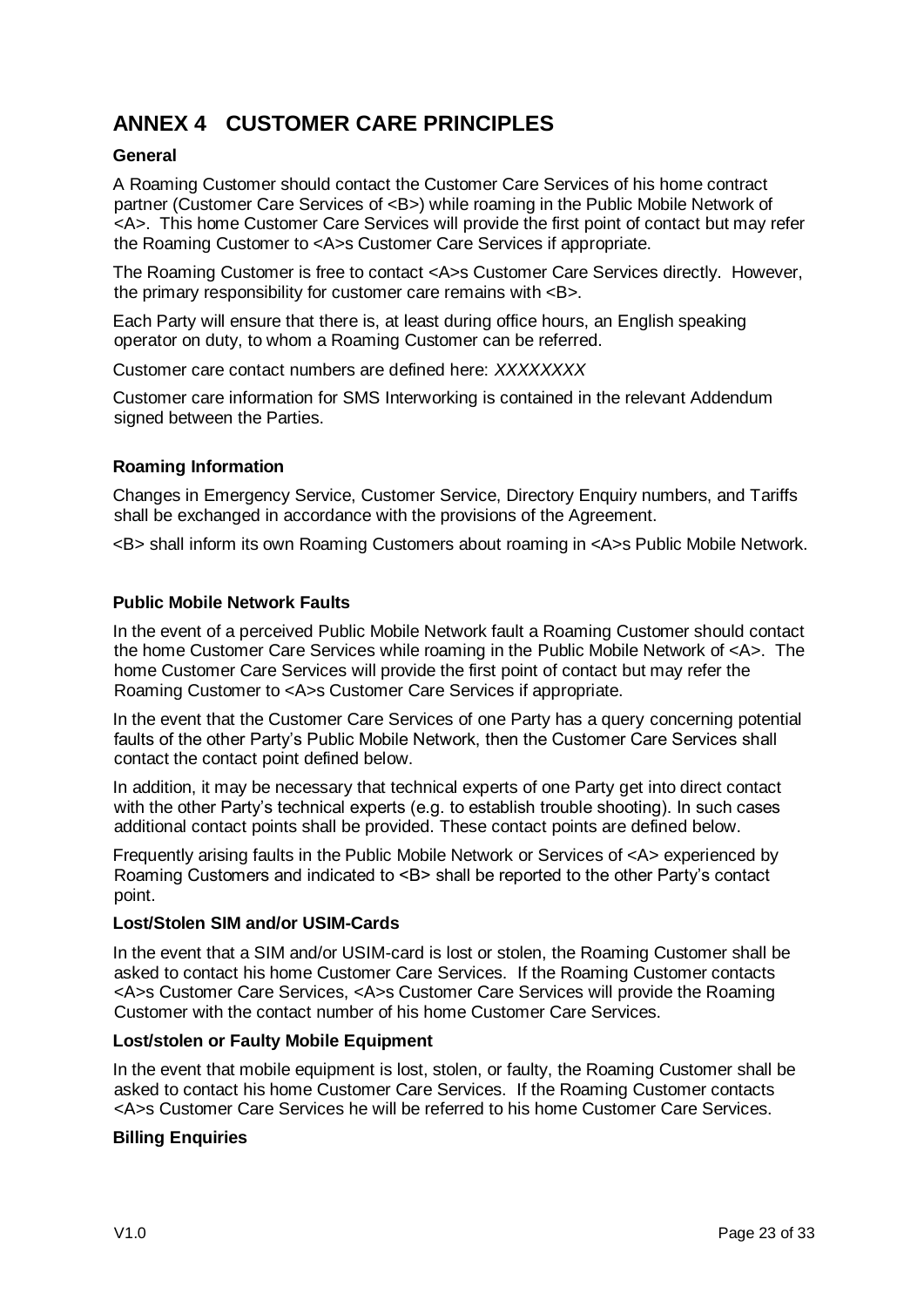In the event that a Roaming Customer has an enquiry relating to the amount billed during roaming, the Roaming Customer shall resolve this query with his home Customer Care Services. Any contact with <A> will be achieved through his home Customer Care Services.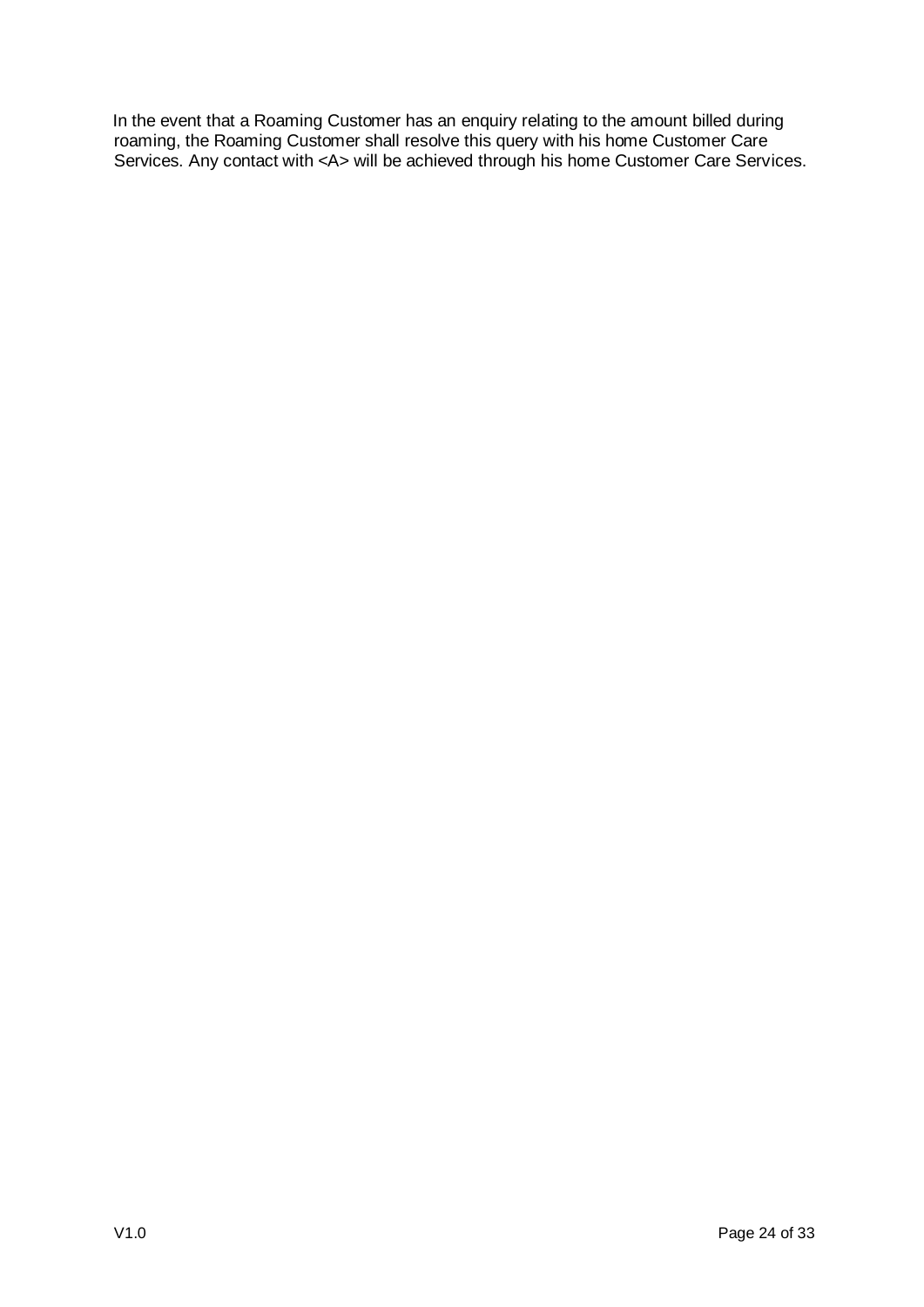# **ANNEX 5 TECHNICAL ASPECTS**

Technical aspects concerning both the pre-commercial and commercial phases of International Roaming and SMS Interworking are dealt with in the Annexes to follow.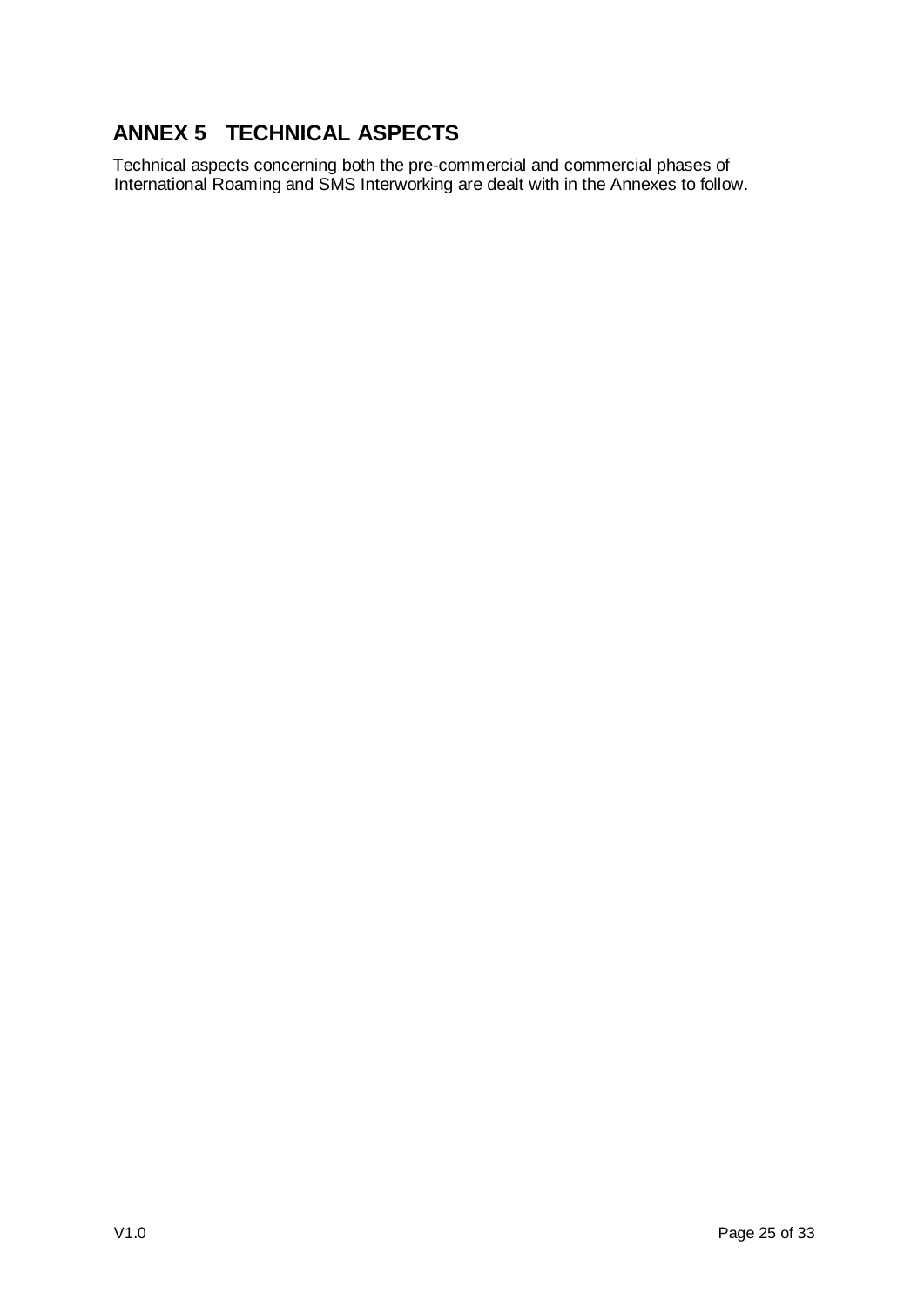## **ANNEX 5.1TESTING**

### **Certification of testing**

<A> shall send Completion Certificates confirming the successful execution of IREG & TADIG tests which includes testing of the TAP procedures according to the Test Specifications of GSM Association Permanent Reference Documents.

### **Testing of Service availability**

<A> agrees to perform relevant tests of service availability, according to the IREG and TADIG Test Specifications, every time a major change which has an impact on International Roaming and SMS Interworking.

### **Testing SIM and/or USIM-Cards**

### **General**

<B> will make the bilaterally agreed number of test SIM and/or USIM-cards available to <A> under the following conditions:

Send test SIM and/or USIM-card(s) as agreed bilaterally in a written notice without any activation fee or any subscription fee. <A> will be treated as a Roaming Customer of the Wholesale Roaming Access Provider.

All necessary information concerning the SIM and/or USIM-card(s), i.e. IMSI, MSISDN, PIN, PUK, shall be forwarded to <A> as well.

The SIM and/or USIM-card(s) remain in the property of the Wholesale Roaming Access Provider.

The test SIM and/or USIM-card(s) shall only be used in <A>s Public Mobile Network for the purpose of testing of International Roaming functions.

TAP-data for traffic generated by these test SIM and/or USIM-card(s) shall be included in the normal billing and accounting procedures and thereby also invoiced by <A>.

None of the above shall be construed to allow reselling the SIM and/or USIM-card(s) or in any other way forward the SIM and/or USIM-card on conditions that could be negative for the Wholesale Roaming Access Provider.

#### **Tests before the commercial start of roaming services (pre-commercial roaming phase)**

As a general principle, it is agreed that <A> using test-SIM and/or USIM-card(s) will not receive a payable bill from the issuing <B> for the test calls made in the Public Mobile Network under test. TAP-data and bills will only be sent for test purposes.

Unless otherwise agreed, it is the sole responsibility of <A> to block Roaming Customers of <B> during the pre-commercial phase and in no case the <B> has to bear the costs incurred by its customers roaming in <A>s Public Mobile Network.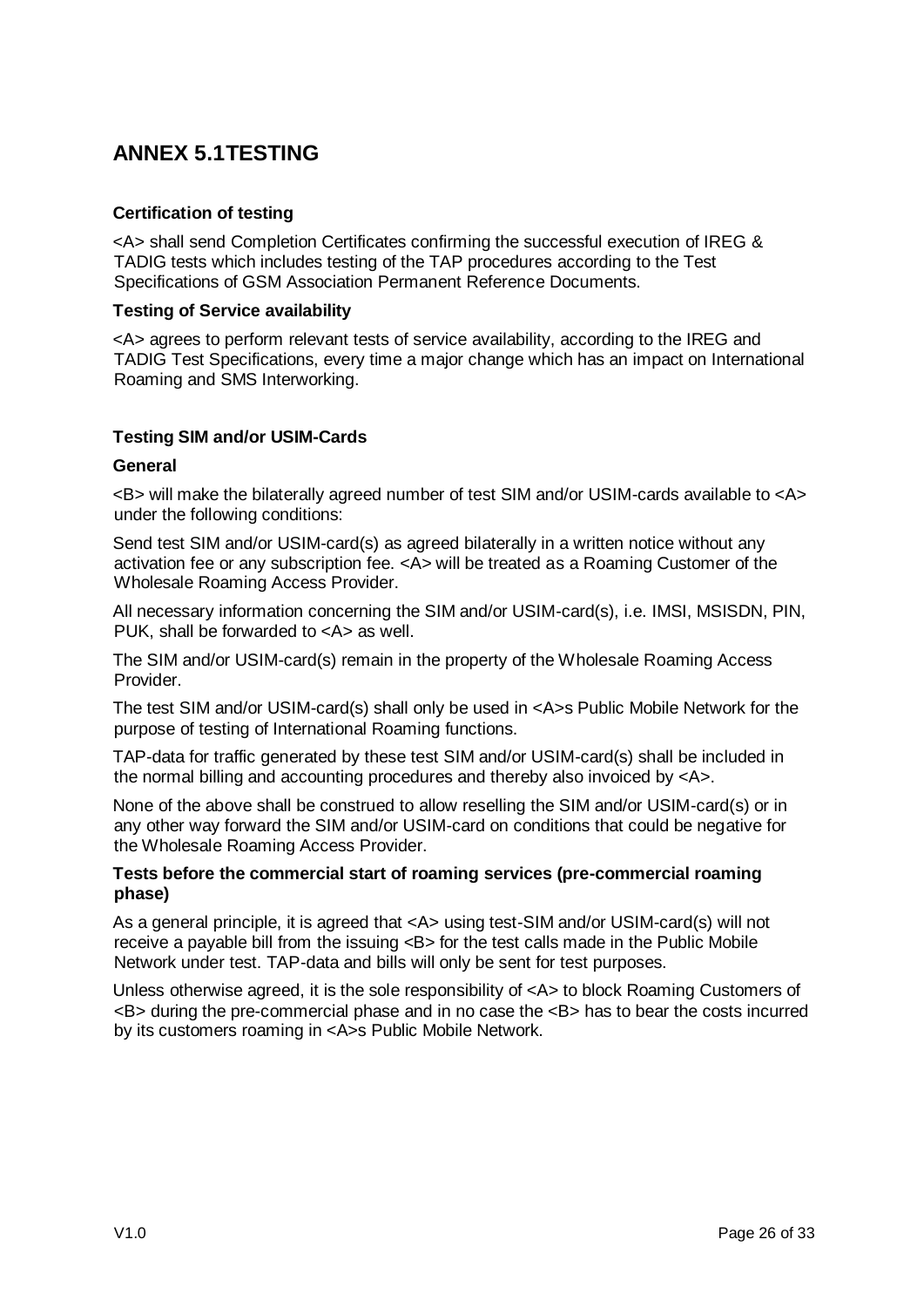### **Tests during the commercial roaming phase**

As a general principle it is agreed that during the commercial roaming phase the usage of these SIM and/or USIM-card(s) is fully chargeable for traffic charges. The <B> shall therefore have the right to send a (single) bill to <A> for the traffic generated by the exchanged SIM and/or USIM-card(s), however, only if the amount exceeds the bilaterally agreed non chargeable value. The amount charged is only the amount exceeding the non chargeable value calculated on a monthly basis. The non chargeable monthly value <per test SIM/for the total of test SIMs is .....<currency >

The tariff used will be either the Tariff of <A> or the Direct Wholesale Roaming Access Seeker retail tariff. In case the retail tariff is used, the <B> will attach an itemised bill to the invoice for control purposes. The payment shall be done according to the provisions set out in Annex 3.2.

### **Calls made outside <A> during pre-commercial or commercial roaming phase**

All costs occurring for calls made with test SIM and/or USIM cards issued to <A> outside <A>s network will be charged by the <B>.

The tariff used will be the <B> retail tariff. The <B> will attach an itemised bill to the invoice for control purposes. The payment shall be done according to the provisions set out in Annex 3.2.

Using best endeavours, the  $\leq B$  will inform  $\leq A$  and bar the test SIM and/or USIM card(s) being used outside <A>s Network.

<A> is fully liable for all call costs as detailed above, damages and costs (as limited by this agreement) incurred by misuse of test SIM and/or USIM cards outside <A> for the first 180 calendar days or until it is informed by the <B>, whichever is the smaller:

### **Lost or stolen test SIM and/or USIM cards**

In the event that <A> determines it is no longer in possession of the <B> Test SIM and/or USIM cards,  $\langle A \rangle$  must immediately notify the  $\langle B \rangle$  in written form and request that the missing card(s) be deactivated. Once sufficient notification has been delivered to the <B>, the liability of <A> ceases for all further usage on the missing cards(s) which occurs beyond the date of notification. However, the burden is on <A> to provide sufficient proof that adequate notification was given to the <B>.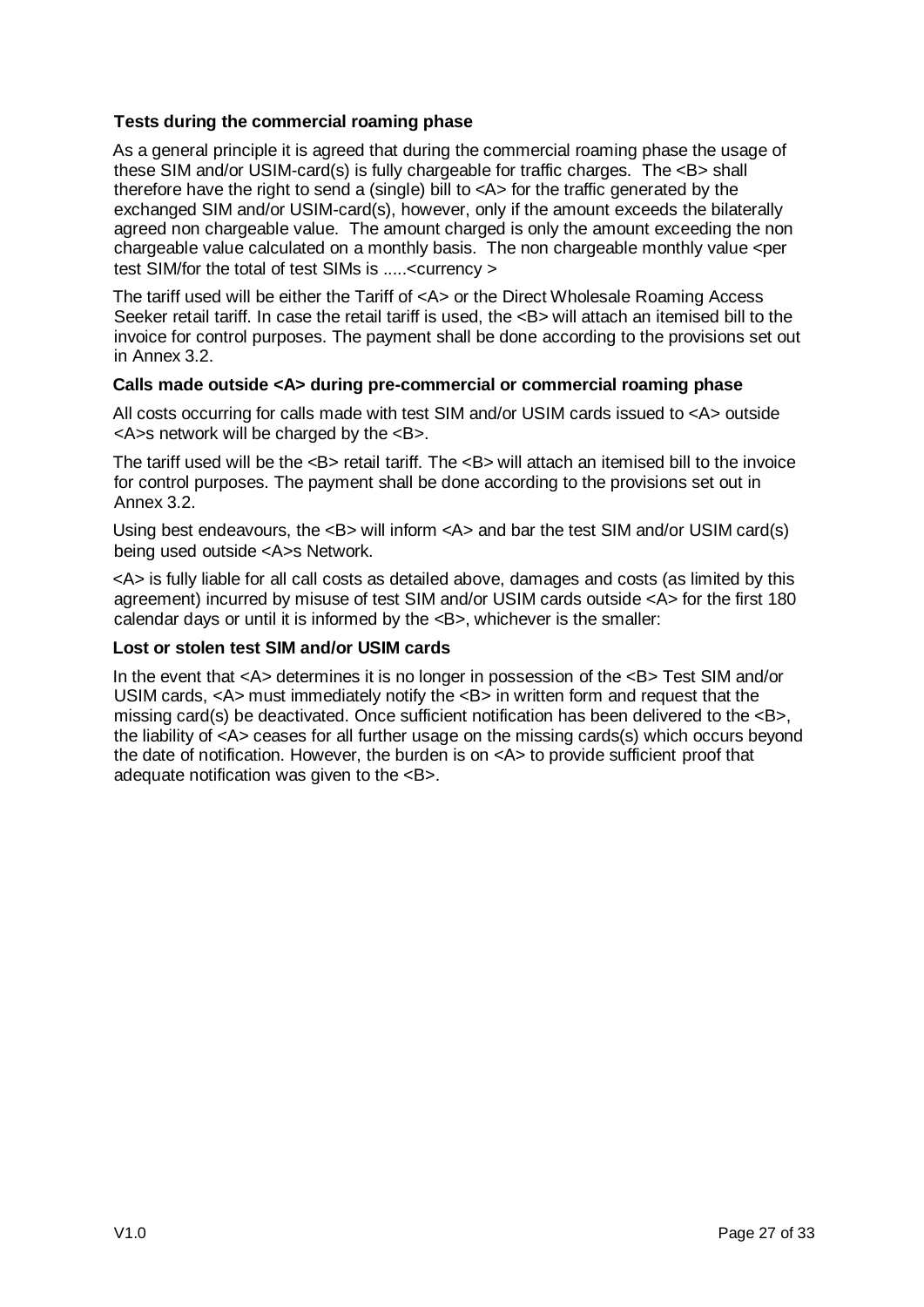# **ANNEX 5.2 SECURITY**

Security functions of the individual Parties are specified in here and any other PRD documents.

### **Authentication**

The Parties agree to implement Customer Identity Authentication for Roamers on their network. The purpose and mechanism for authentication are described in GSM 02.09 and in GSMA PRD SG.15.

The Parties agree that authentication shall be performed as specified below:

For Roaming Customers (at the commencement of GSM service or 3G service) authentication is to be performed at every occasion of:-

- Network access using IMSI
- Location updating involving VLR change
- Network access for at least 1 in x mobile originated and terminated call set-ups (incl. SMS) for Party A.

(The value of x should be less than 10)

- Supplementary service operation outside call
- Cipher key sequence number mismatch

If GPRS is supported, authentication is also to be performed at every occasion of:

- GPRS attach
- routing area updating involving SGSN change
- PDP context activation
- P-TIMSI (P- Temporary IMSI) signature mismatch, if P-TMSI signature is used
- P-TMSI signature not inserted in a Attach Request or Routing Area Update Request

### **Authentication during a malfunction of the network**

The Parties agree that if a mobile station (MS) is registered and has been successfully authenticated, whether active or not active on a call, calls are permitted (including continuation and handover) and the Direct Wholesale Roaming Access Seeker will receive the charge.

If an MS attempts to register or re-register and cannot be successfully authenticated due to the network malfunction, calls are not permitted.

If an MS has already been registered on the network, and has already been authenticated, and cannot be successfully re-authenticated due to network malfunction (e.g. the  $\langle B \rangle$  was not able to provide authentication pairs RAND, SRES),

(Delete the option that does not apply)

the Parties agree that calls are permitted and that the <B> will receive the charge.

or

the Parties agree that calls are not permitted and that the <B> will not receive any charges.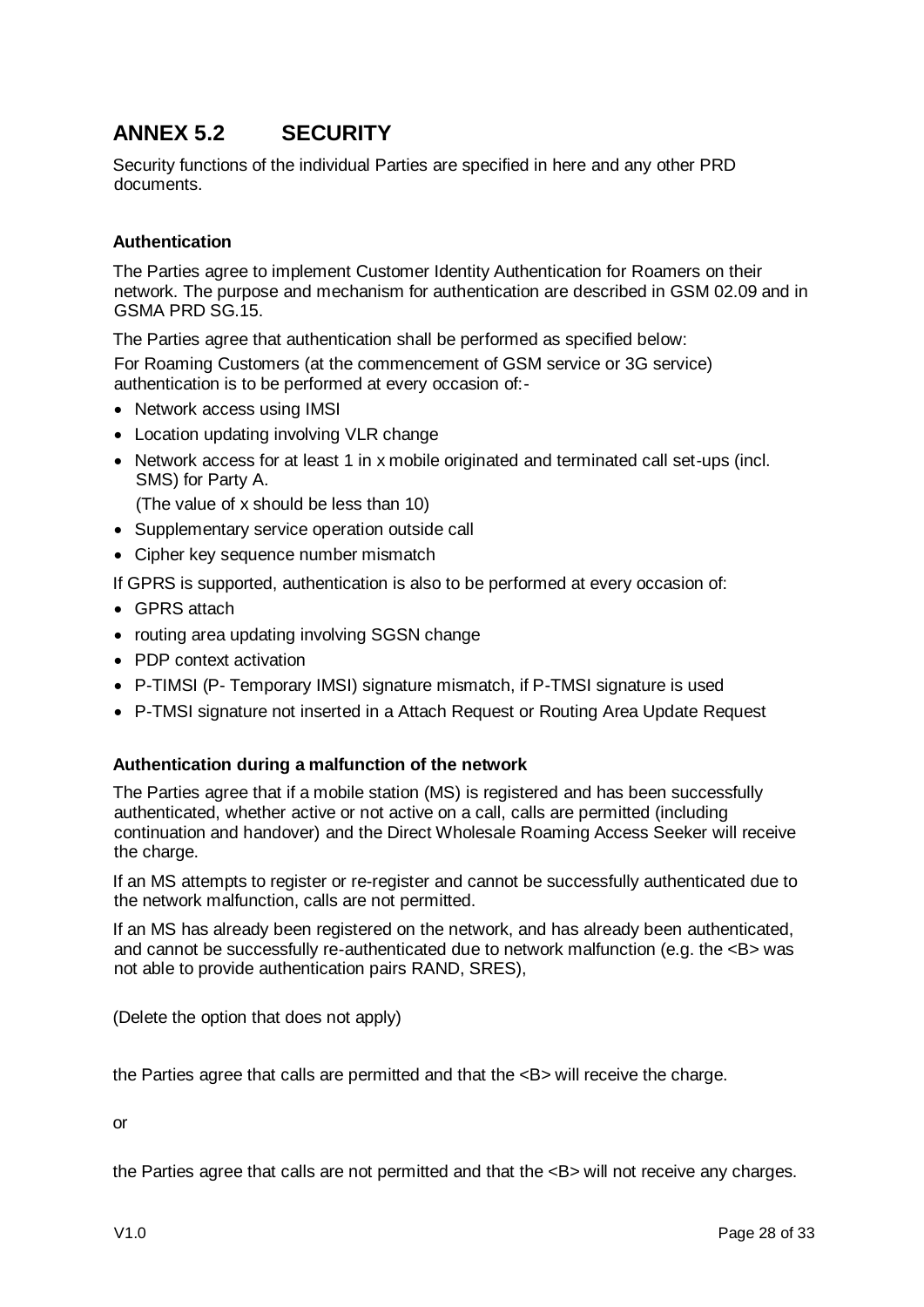## **ANNEX 5.3 INFORMATION ON SIGNALLING INTERCONNECTION AND/OR IP CONNECTIVITY**

The implementation of the Signalling Protocols and/or Inter-PLMN backbone (as defined in IREG PRDs) shall be in accordance with the Technical Specifications and relevant GSM Association Permanent Reference Documents with the exception of Public Mobile Network specific deviations and/or chosen options agreed by both Parties during the testing phase.

The technical information relevant for International Roaming shall be exchanged between the Parties as part of IREG testing procedures and IREG PRDs.

Each Party agrees to adhere to the processes set out in PRD IR.21, Article 4: Procedures for Updating the Database, when making changes in the numbering and addressing information with an impact on International Roaming.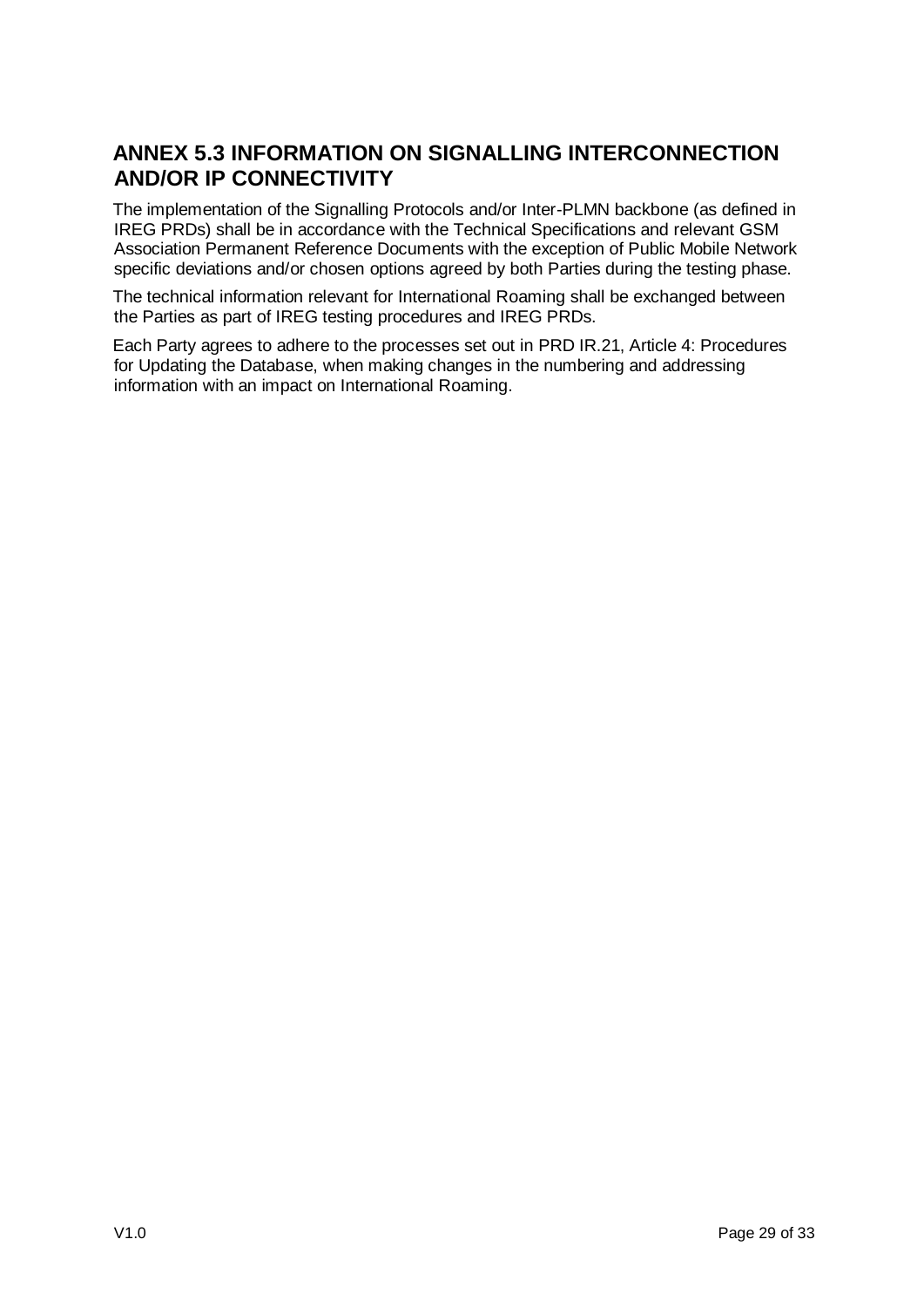# **ANNEX 6 FRAUD PREVENTION PROCEDURES**

The Parties shall implement fraud prevention procedures as specified by the GSM Association within BARG Binding PRD BA.20.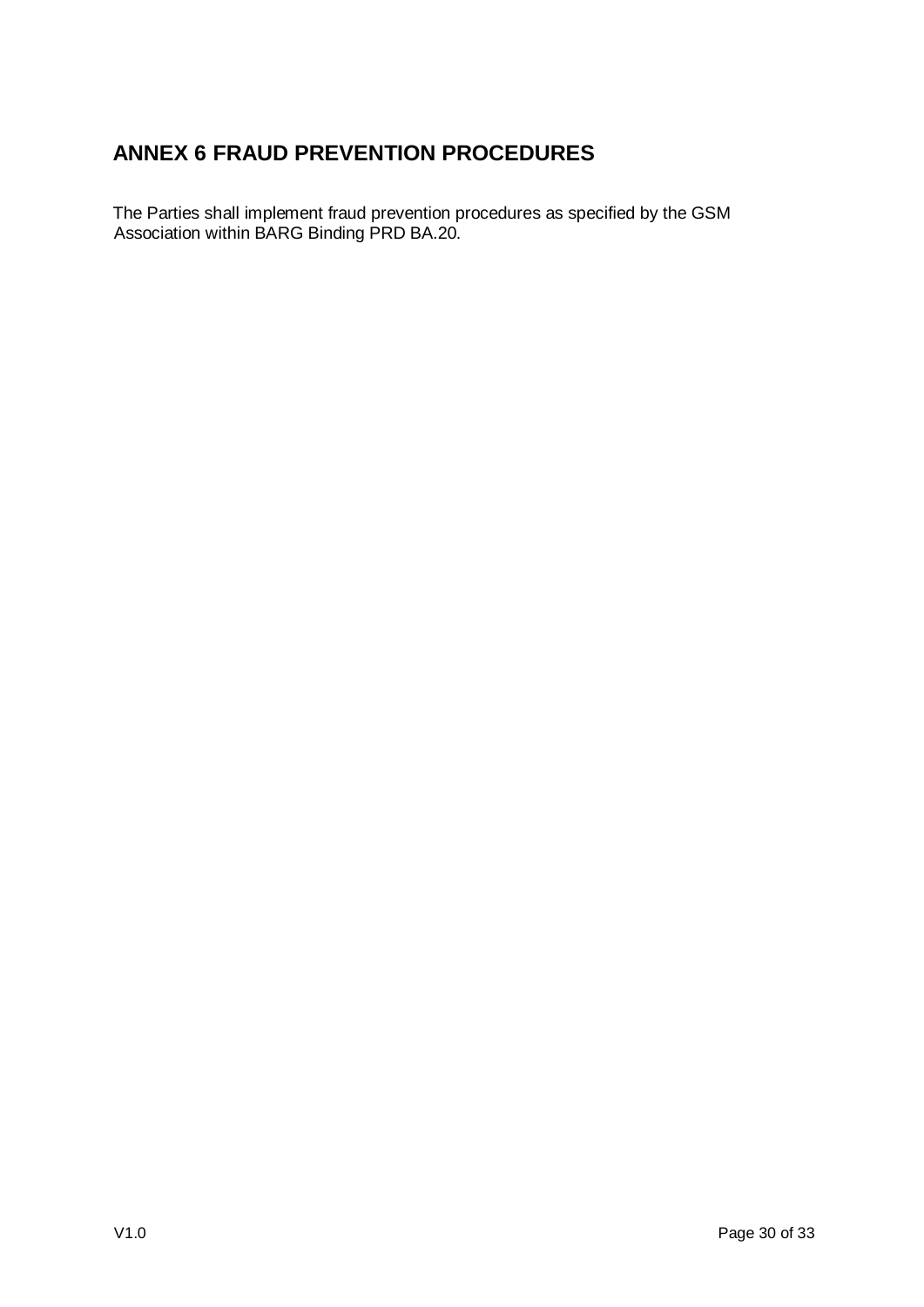# **ANNEX 7 Roaming Service Level Agreement**

### **General**

The Parties agree to implement the principles of the Service Level Agreement for roaming as specified in relevant GSMA PRDs.

The Service Level Agreement should be exchanged using the following Excel Spreadsheet:



Both Parties also agree to abide by PRD IR.78.

Both Parties confirm their IR.21 documents are up-to-date, i.e. all technical and routing information and contact details for trouble shooting and escalation are correctly presented.

Party B agrees that some of the test SIM cards can be used for active QoS monitoring purposes

Neither Party shall be liable to the other Party for failure to meet the Service Level Agreement as set out herein.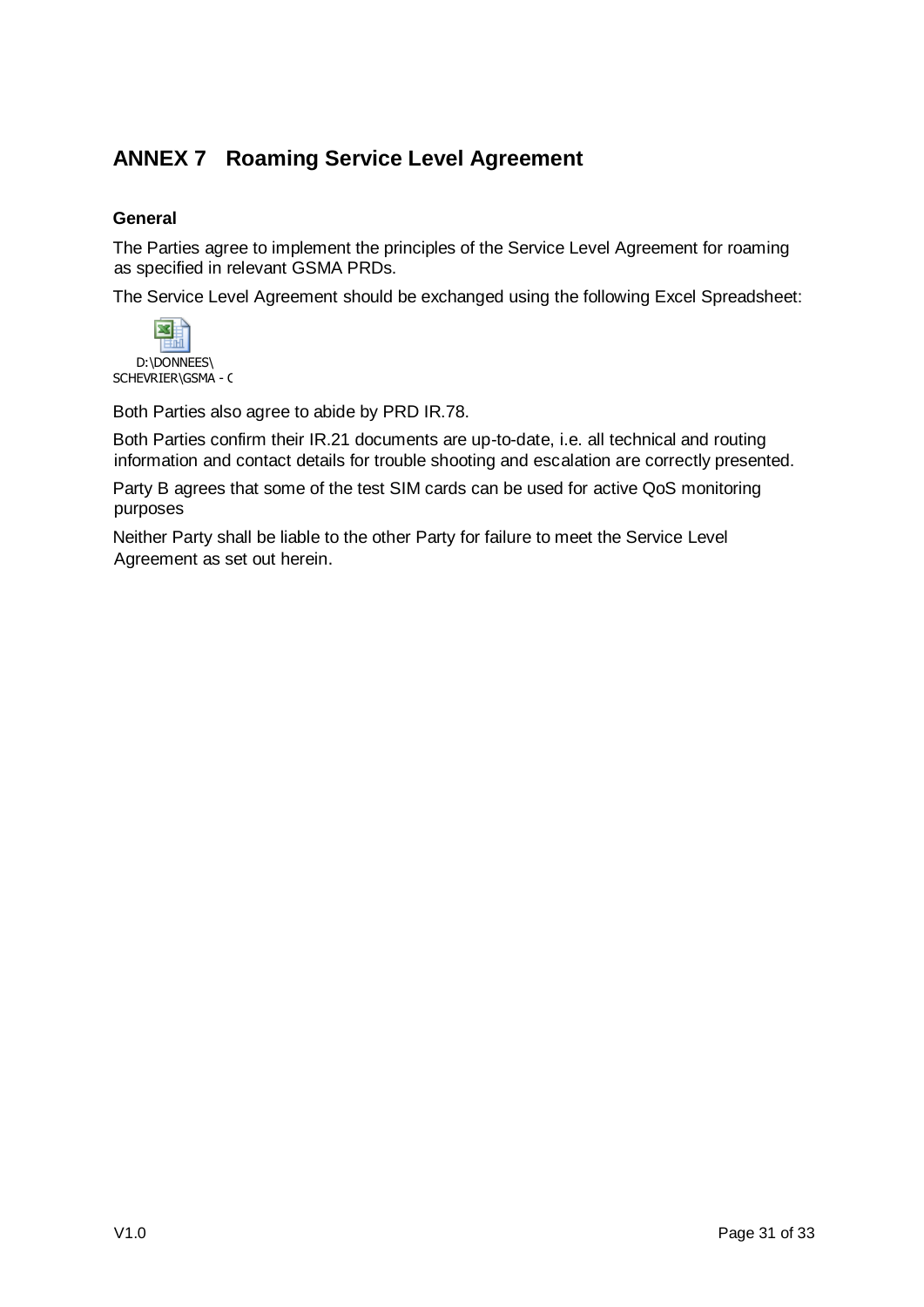## **Annex 8 Roaming Provider Services, Tariffs and other Information**

*The Roaming Provider may send the Direct Wholesale Roaming Access Seeker a PDF version of their RAEX AA.14 and RAEX IR.21.*